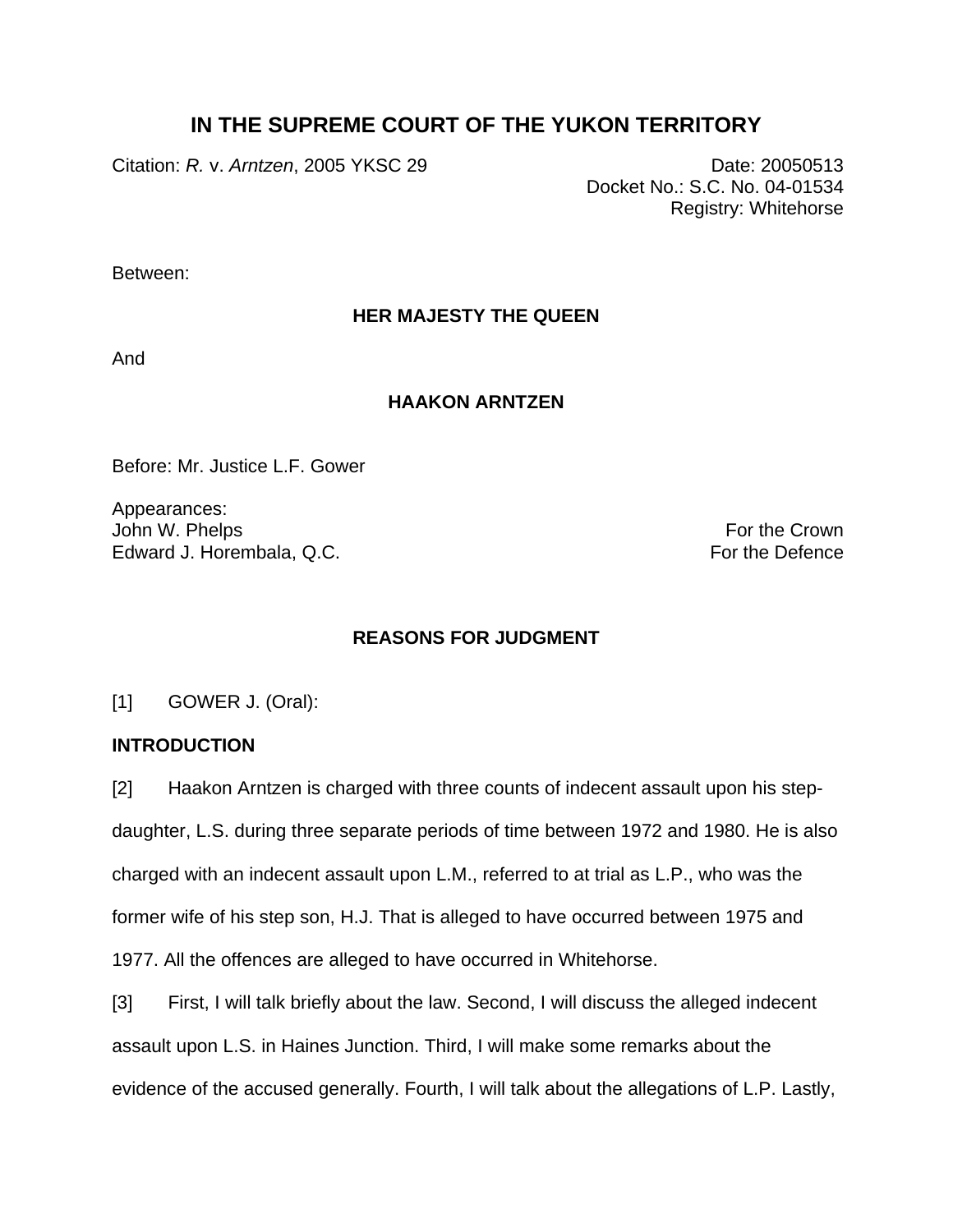I will return to the allegations of L.S. relating to the time she lived with her family in the Crestview subdivision of Whitehorse and later in a residence on 11<sup>th</sup> Avenue.

### **THE LAW**

[4] An indecent assault is an intentional application of force in indecent, and usually sexual, circumstances. Where the complainant is under the age of 14, her consent, if given, is no defence to the charge. Nor is it a defence if her consent was obtained by a false and fraudulent representation as to the nature and the quality of the indecent assault.

[5] Mr. Arntzen is presumed innocent of these offences unless and until the Crown has proves them beyond a reasonable doubt. This case turns largely on the credibility of the parties. In such cases, I must not reach conclusions simply by choosing between the evidence of the complainants and the accused. While I may accept all, some or none of a witness' testimony, I must not do so arbitrarily. In considering the issue of credibility, I must also instruct myself that :

- 1. if I believe the evidence of the accused, I must acquit;
- 2. if I do not believe the evidence of the accused, but I am left in a reasonable doubt by it, then I must acquit;
- 3. If I do not believe the evidence of the accused and I am not left in a reasonable doubt by that evidence, I must still consider whether, on the basis of the evidence which I do accept, I am convinced beyond a reasonable doubt of the accused's guilt.

[6] A reasonable doubt is not a doubt based on sympathy or prejudice, rather it is based upon reason and common sense and is logically derived from the evidence or the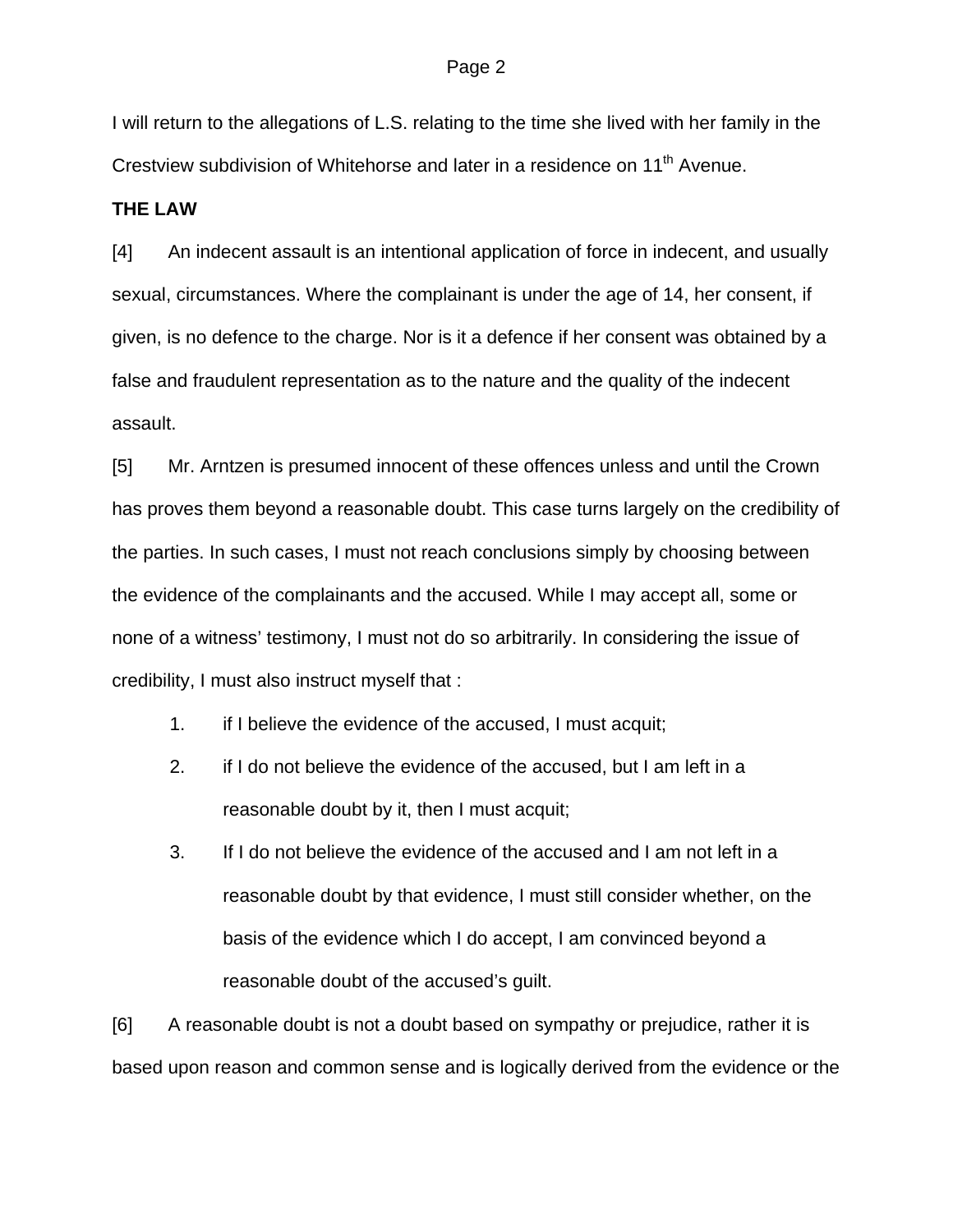absence of evidence. I am required to consider the evidence as a whole and not apply the standard of proof beyond a reasonable doubt to individual items or categories of evidence.

### **THE HAINES JUNCTION INCIDENT**

[7] L.S. alleged an indecent assault upon her in Haines Junction when she was in grade 3 or 4. L.S.'s mother C.A., gave unchallenged testimony was that the family lived in the Anglican church house in Haines Junction from the spring of 1972 to the summer of 1973. As L.S.' date of birth is June 4, 1963, that means that she would have been 9 or 10 years old at that time. She made the following allegations. There was a party involving some 5 or 10 people at the house that evening. There was drinking going on and she was afraid that the accused would come looking for her. She was initially in her bedroom, but moved to the basement to hide. She said "I'm not sure what my thinking was", but she was afraid because there was drinking going on and she thought it would be less likely she would be found by the accused if she was in the basement rather than in her bed. Although the basement was unfinished and open, there was a furnace, some laundry machines and some boxes there. She said she was attempting to hide behind the boxes. The accused then came downstairs and found her in a corner and tried to remove her nightgown and had it up around her neck. She struggled with him for several minutes while his hands were all over her - between her legs, and on her chest, her neck and her back. She said that it happened fairly fast. She said that she did not scream out because there would be no point as there was loud music playing and no one upstairs would have heard her. She said her mother came partway down the stairs and asked what was going on. At that time, her clothing was still around her neck. L.S.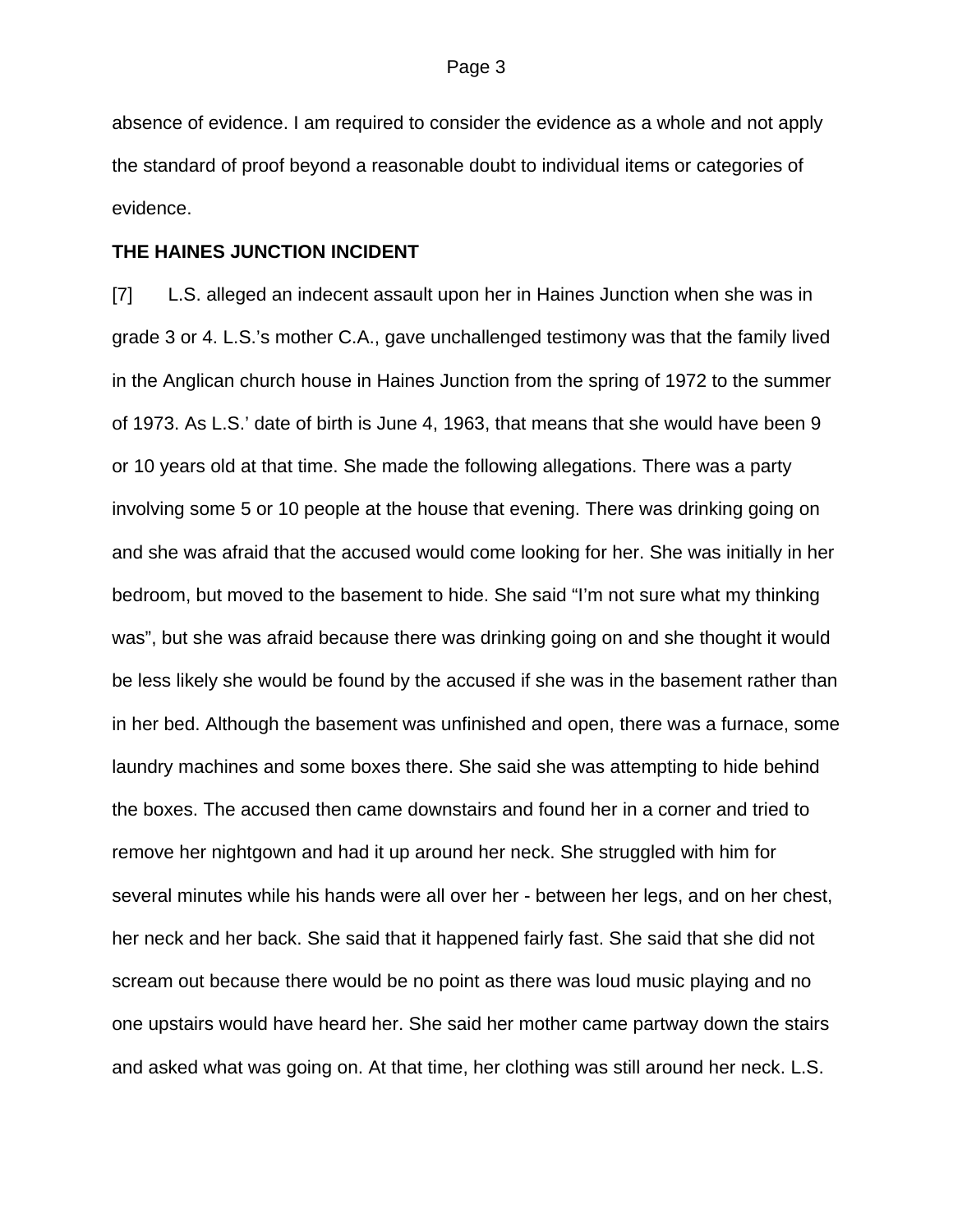#### Page 4

acknowledged that is was possible that her mother could have seen her in that state at that point. The accused said to C.A. that L.S. had been sleepwalking. Although L.S. acknowledged that she was prone to sleepwalking periodically at that time and throughout her childhood, she denied that she was sleepwalking on that occasion. [8] Although the accused denied L.S.' version of what happened, he acknowledged

that there were times when there were social gatherings in the home. The accused also acknowledged that L.S. had a sleepwalking problem at that time and that periodically either he or C.A. would have to get out of bed and retrieve her. Sometimes they would find L.S. in the basement.

[9] In all the circumstances, I am left with a reasonable doubt about the accused's guilt on this count. I agree with defence counsel that it is improbable that the accused would have picked that particular occasion during a social gathering to indecently assault L.S. That is especially so given that there was a significant risk of being detected in the open basement. I inferred that one would only have to come partway down the stairs to have a full view of the basement and any one could have come down at any time. Indeed, L.S. herself said that her nightgown was up around her neck at the point when her mother came partway down the stairs to find out was going on. C.A., however, gave no evidence about this incident and one would expect she *would* have, if she had noticed L.S. in that state. I am also concerned that L.S. said this all happened fairly fast. Although she denied she was sleepwalking, I cannot dismiss the possibility that she might have been retrieved by the accused in that state and subsequently recalled the incident inaccurately. Therefore, I find the accused not guilty on count #1.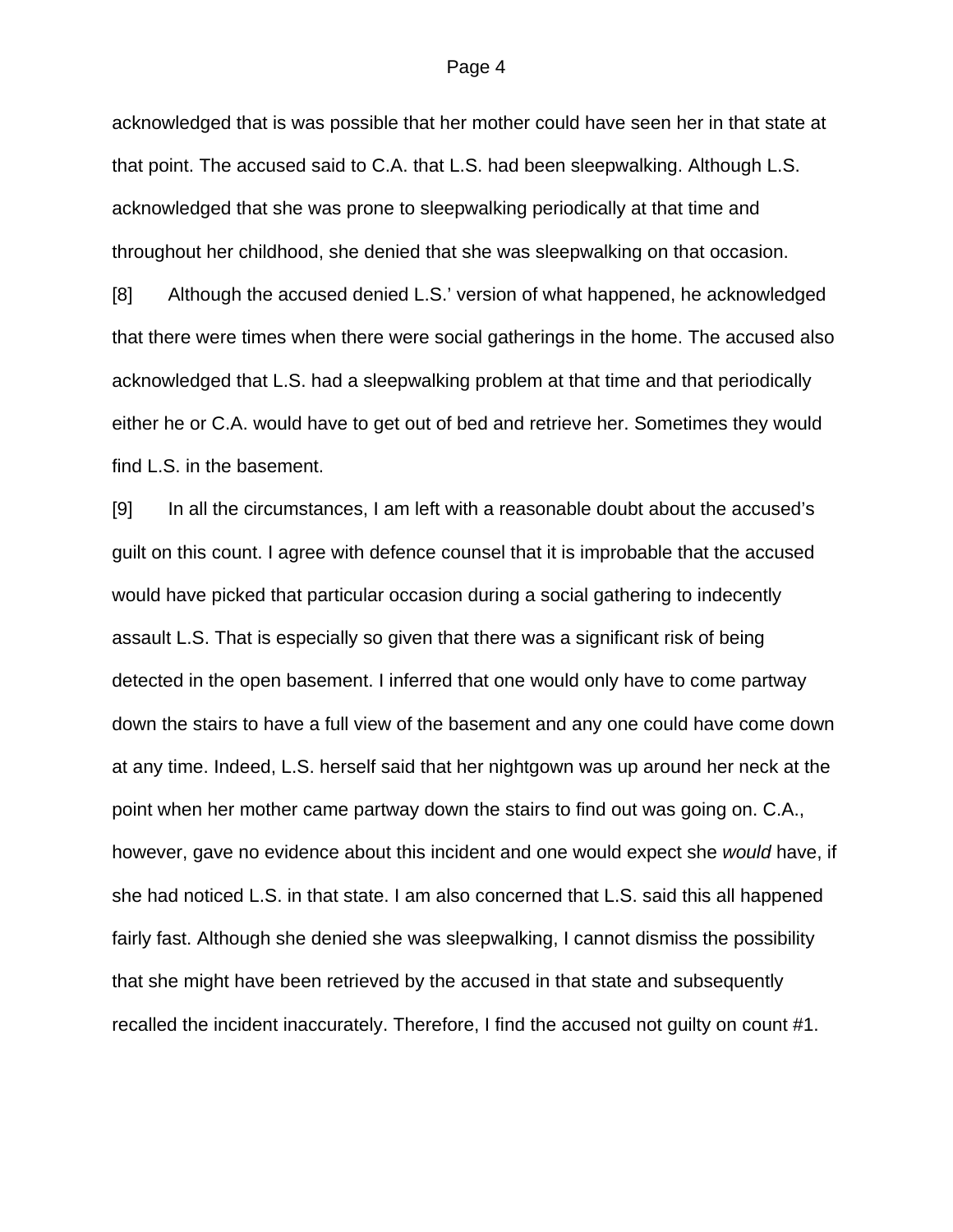### **THE EVIDENCE OF THE ACCUSED**

[10] For the reasons which follow, I do not believe Mr. Arntzen's evidence on the remaining counts nor am I left with a reasonable doubt by it:

1. Mr. Arntzen was internally inconsistent in his evidence about the frequency with which he would wake up L.S. in the mornings while she was a child and teenager growing up in the family home. In cross-examination, he was asked about the period of time when the family lived in Crestview, from 1975 to 1979, and the number of times he woke L.S. up for school. He said that probably happened on occasion, "not many times, … occasionally". He was also asked how often he did this *prior* to the family living in Crestview, he said that he did not usually wake up L.S. - that "it was not on a regular basis, but on occasion". Further, that he only did so "once in a while". He went on to say that he did so a "lesser" number of times in Crestview and couldn't recall ever doing it regularly. He agreed with Crown counsel that throughout the duration that L.S. lived in the home, he only woke her up "from time to time". However, those answers differed significantly from what Mr. Arntzen told the police when he gave his statement on April 23, 2004, the day he first learned of the allegations by the complainants. The police had put those allegations to him and had asked him for his response. When asked about waking L.S. up for school, he said "there were lots of times, oh, lots of time, it depends on who happened to be up... I mean I woke her up many, many mornings..." When challenged by the Crown that this was not what he said in his earlier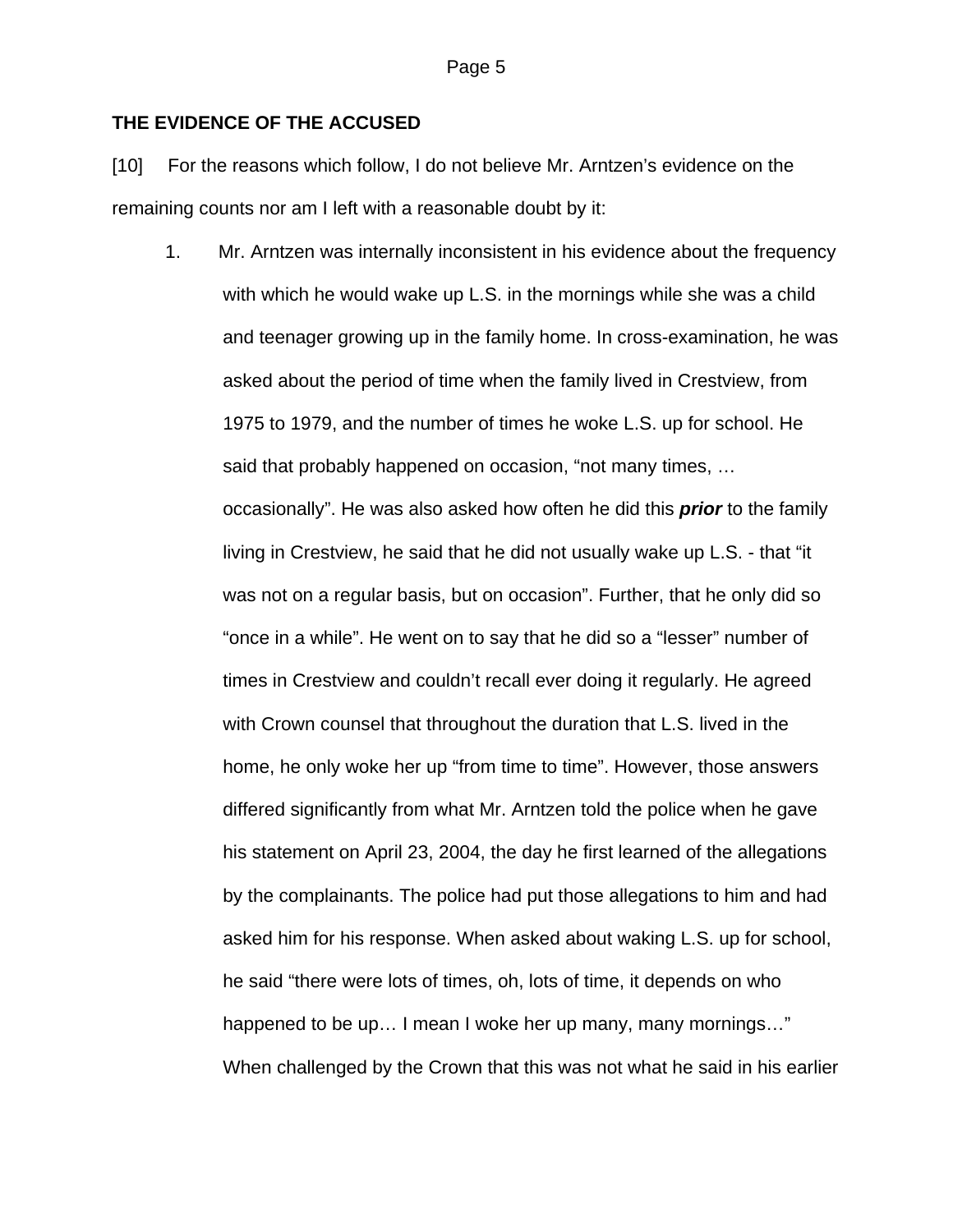testimony in the trial, Mr. Arntzen tried to explain that he thought the Crown had earlier been asking about the period at Crestview. However, it is obvious from what I have just said that the Crown was asking about the frequency with which this happened, both before and during the family's time at Crestview, indeed throughout the duration of L.S.'s time with the family.

I agree with the Crown's submission that Mr. Arntzen did not attempt to qualify those answers to the police. Rather, he was quite firm in stating that there were "lots of times" indeed "many, many mornings" when he woke up L.S. I also agree that Mr. Arntzen would be expected to recall this, because it was more or less a daily routine and not an isolated incident. Indeed, it would appear that Mr. Arntzen may have realized that his earlier statement to the police was potentially corroborative of the evidence of L.S., who said that she was woken by the accused in an indecent manner virtually on a daily basis, and that he attempted to tailor his evidence *at the trial* to more directly contradict L.S.

Thus, not only was Mr. Arntzen internally inconsistent, his testimony at trial was also externally inconsistent with the evidence of L.S. I find these inconsistencies significantly detract from his credibility generally.

2. In discussing the extent to which he applied discipline in the home, the accused generally denied applying physical force. He did acknowledge that he may have yelled at the children on an irregular basis "every once in a while". Further, when asked about physical violence between he and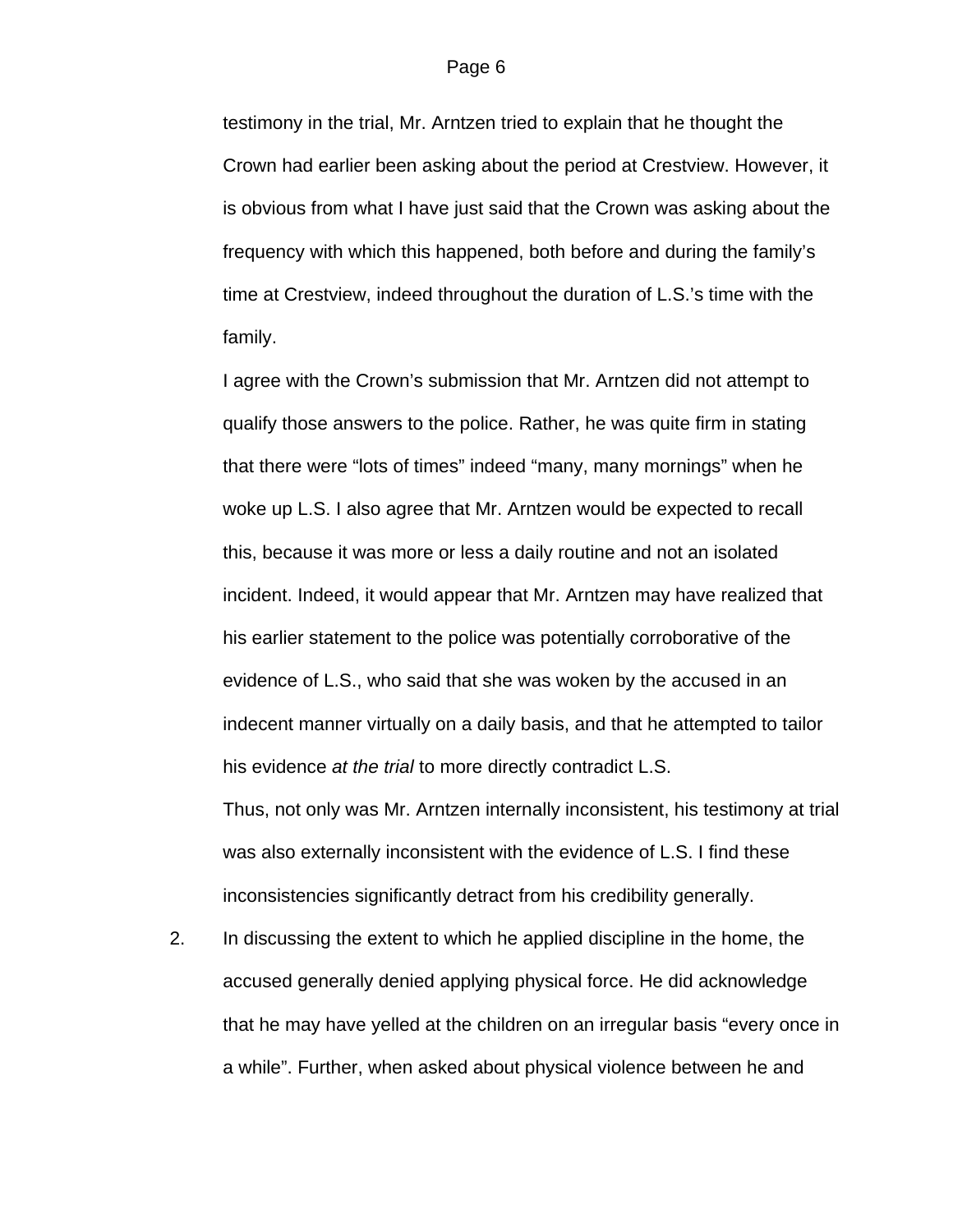C.A., he allowed that this may have happened on occasion, and was sometimes caused by him, but that the confrontations were not common and only occurred "from time to time". My finding that the accused was inconsistent and not credible in his evidence about the number of times he acknowledged waking L.S. up in the morning, causes me to also question whether the accused has minimized the frequency with which he administered physical discipline upon the children and was involved in violent confrontations with C.A.

3. Mr. Arntzen attempted to establish that he did not have the opportunity to wake up L.S. in the mornings during the years that the family lived at Crestview, as he was employed under contract at the Whitehorse Airport refuelling airplanes. He claimed that this work often started early in the morning and required him to leave the home by about 6 a.m. in the summer months and about 6:30 a.m. in the winter months. Since the children got up for school at around 7 a.m., Mr. Arntzen would have the Court believe that he simply wasn't present to wake up L.S. as she alleges.

On the other hand, Mr. Arntzen himself also said that he started perhaps an hour later in the winter months and that the "suggested" hours of this contract were twelve hours a day from 7 a.m. to 7 p.m. He said that he was "generally" there at those times. Mr. Arntzen also conceded that he had one employee through those years and in addition to that, he periodically employed his step-son, H.J. H.J. recalled refuelling the aircraft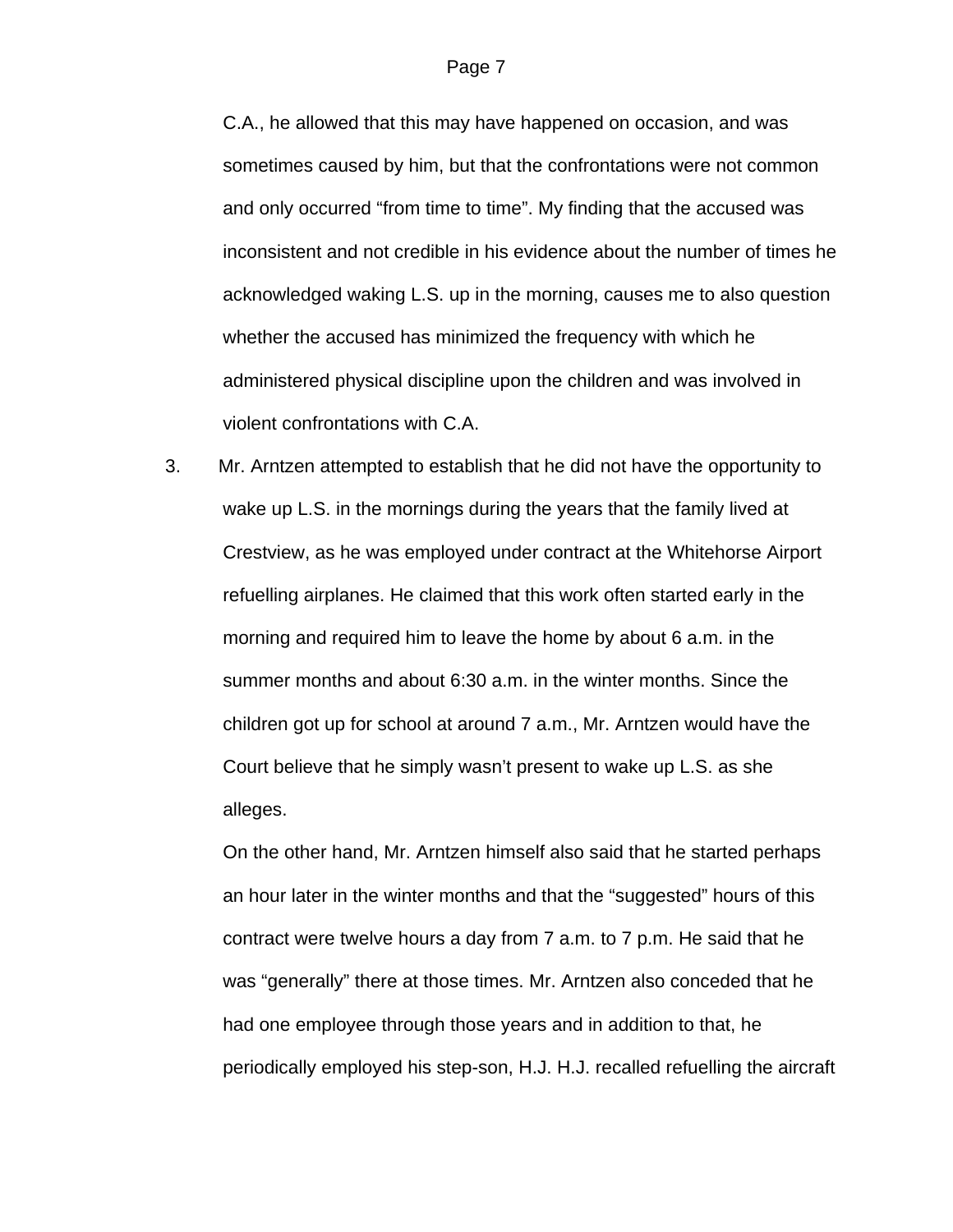earlier than 7:30 a.m., however, he did not specifically recall starting work at 6:30 a.m., other than remembering that he was there at 6:30 "some mornings".

Mr. Arntzen's ex-wife, C.A., said that she recalled Mr. Arntzen's job at the airport during those years. She said that his summertime hours were longer than the wintertime hours and that in the winter he worked a normal work day of 9 to 5. Defence counsel did not cross-examine C.A., leaving this evidence unchallenged.

Additionally, Mr. Arntzen conceded on cross-examination that for approximately the first two months while the family lived in Crestview, he was driving trucks on a shift-work basis, prior to obtaining the contract at the airport. As well, he acknowledged that in 1977 he was injured for a period of time and was staying at home, while H.J. and two others filled in for him at the airport.

I find that Mr. Arntzen attempted to created the impression that he simply didn't have the opportunity to wake up L.S. in the mornings, as she alleged, and that when this is compared with his further evidence on cross-examination and with the evidence of C.A. and H.J., that is not the case. This also contributes to my inability to accept Mr. Arntzen's evidence generally.

4. Mr. Arntzen said that L.S. never told him to get away from her. He allowed that she may have cursed at him but could not ever recall L.S. telling him to "Fuck off". He said that in *both* his direct examination *and* his cross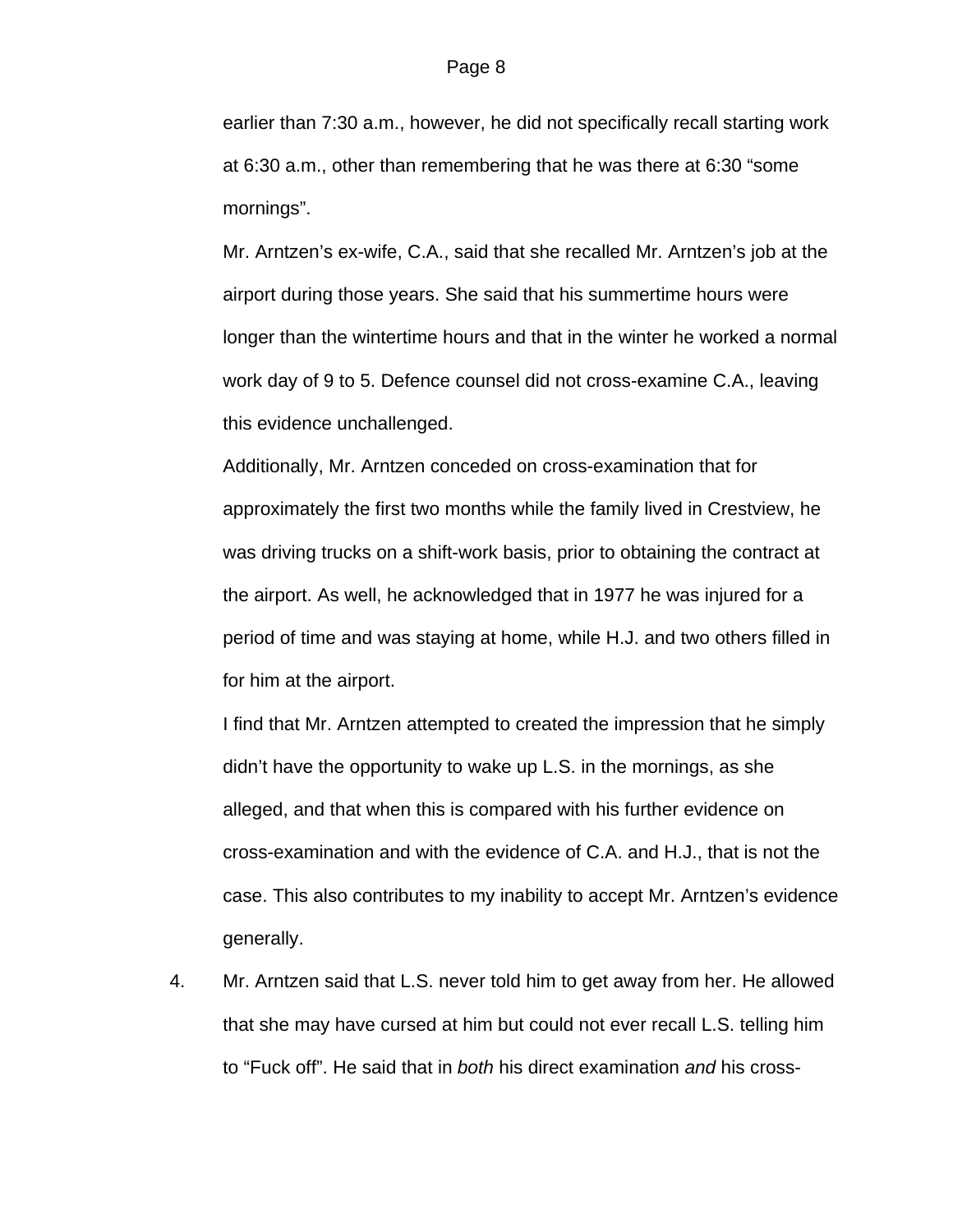examination. He also denied making any inappropriate comments on her physical development.

This is externally inconsistent with the evidence of C.A. who said that she often heard L.S. saying to the accused "Don't do that" or "Get away from me". Again, that evidence was unchallenged by Mr. Arntzen on crossexamination.

Further, the accused's evidence on this point is contradicted by the evidence of L.P. who, in describing the incident in the basement in Crestview, *twice* heard L.S. tell the accused to leave her alone and "Fuck off". L.P. also said, in describing what she witnessed of the relationship between L.S. and the accused, that she observed L.S. saying to him at other times when the accused was bothering her, "Get away from me", "Fuck off" and calling him a "Pig". L.P. also said he constantly made rude comments to L.S.

L.S. herself said that she frequently told the accused to get lost and to leave her alone. That evidence is corroborated by both C.A. and L.P. Thus, the evidence of L.S., C.A. and L.P. in combination contradicts that of the accused. Further, I infer from the denial of the accused that L.S. told him to "Fuck Off" and get away from her that he was trying to minimize her dislike for him, because that dislike in turn is consistent with the truth of her allegations.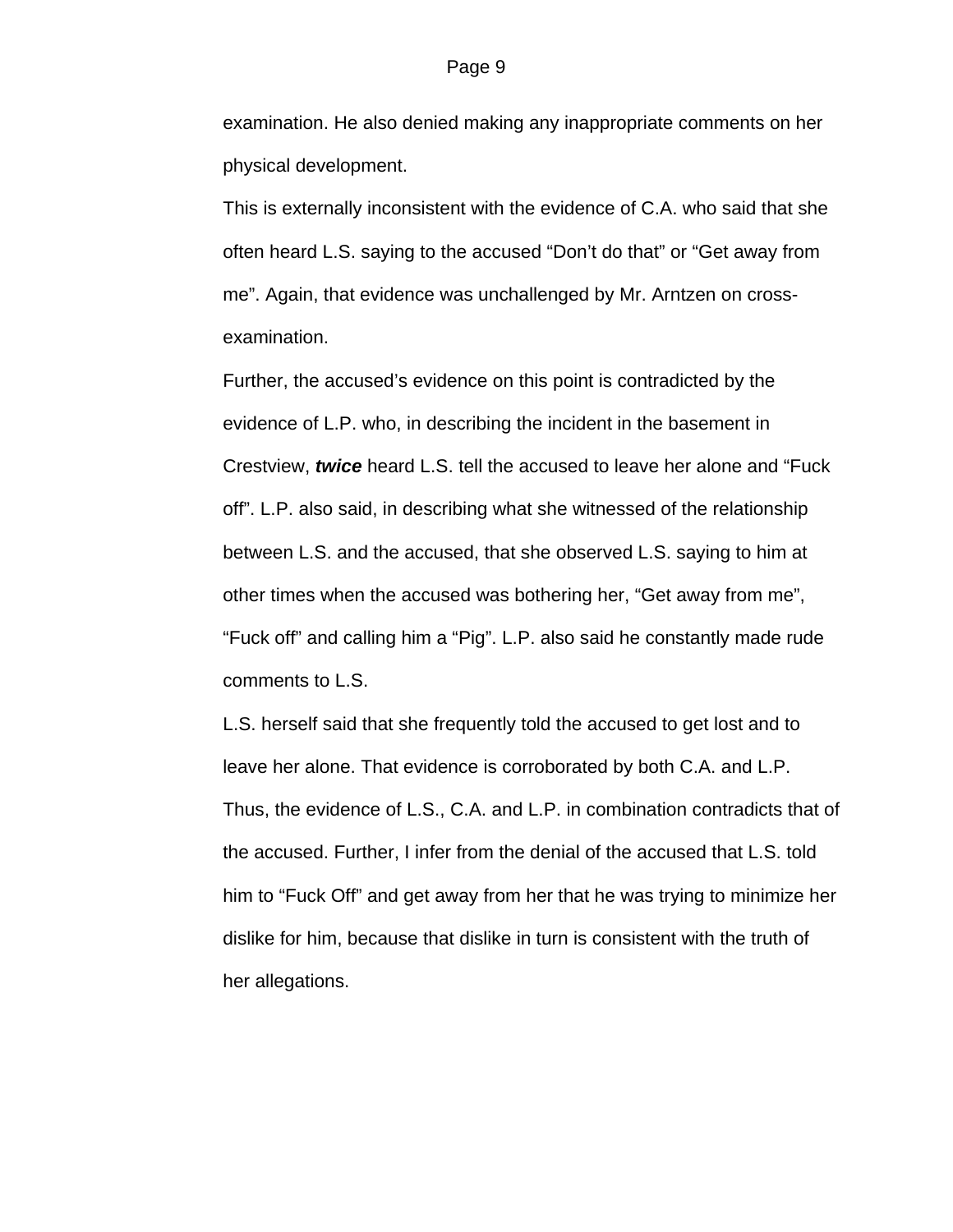- 5. On cross-examination, Mr. Arntzen denied the possibility that he would have rubbed his body against L.S. while passing her in the house. That seemed a strange denial, given that it would be expected and normal to have such innocent contact in a busy household with two parents and four children from time to time, as the accused and L.S. passed each other in hallways, doorways and other tight spaces. It is also externally inconsistent with the evidence of L.P. who specifically said that she sometimes witnessed the accused press up against L.S. if she "was doing dishes or something". Again, I find this inconsistency tends to undermine the accused's credibility generally.
- 6. With respect to the allegations about L.P., she said that she had been babysitting for Mr. and Mrs. Arntzen when she was about 16 at their home in Crestview. Mr. and Mrs. Arntzen came home late and L.P. decided to sleepover that night. She and L.S. went to bed in the basement in the area where L.S.'s brother H. normally slept. She claimed to have been awoken by Mr. Arntzen touching her inappropriately. She heard L.S. wake up and say to the accused: "What are you doing? Get out of here or I'll wake her up. Fuck off." When the accused failed to leave immediately, L.P. said that L.S. told him again to leave her alone and "Fuck off".

When asked about these allegations, the accused simply denied them. He did not offer any alternative explanation or admit to being in the basement on that occasion for some innocent purpose such as checking on the girls, as was argued by his counsel. This is a notable distinction from his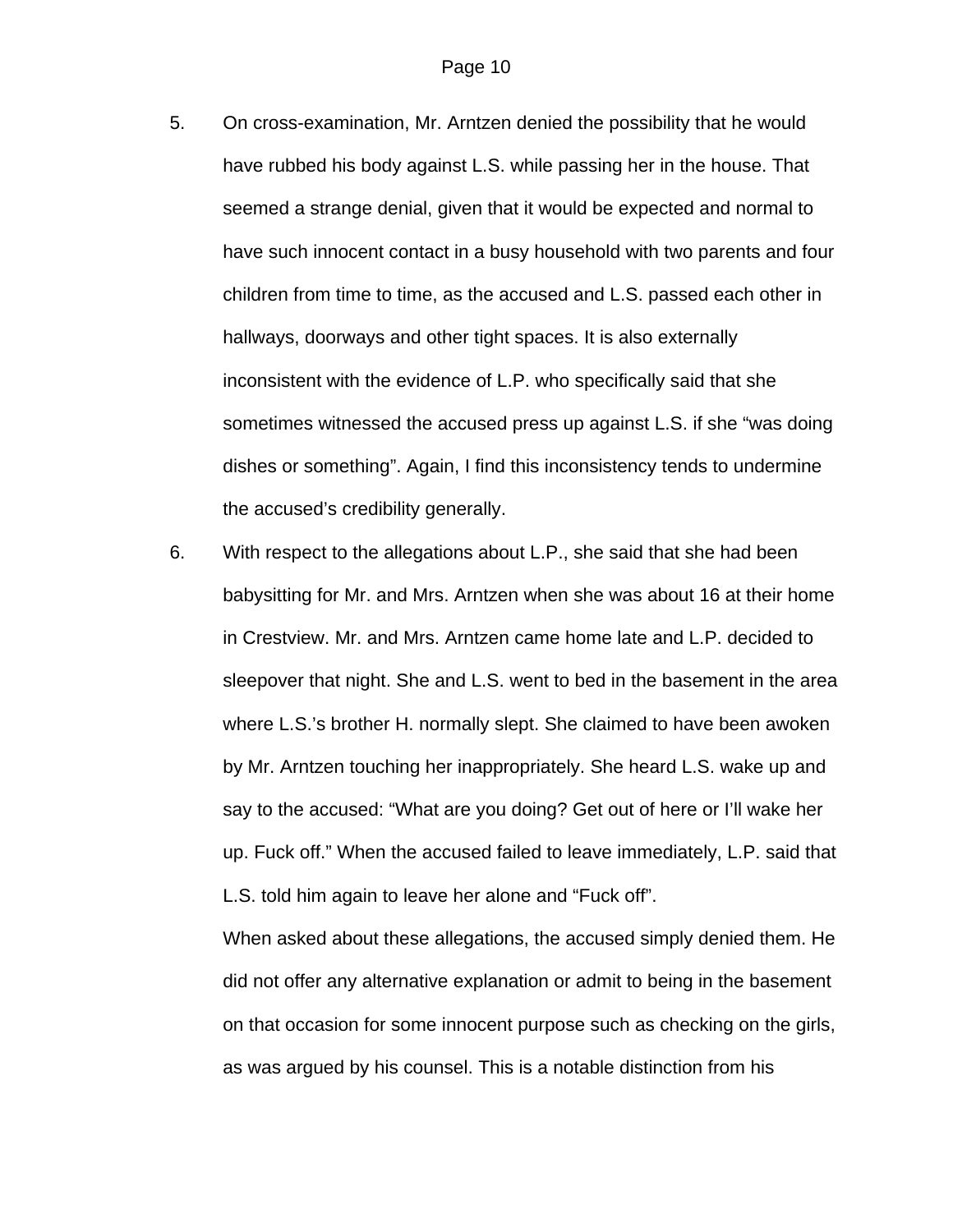response to the other allegations of L.S., where he at least admitted that there were opportunities for him to commit the offences. Here he gave no evidence of such an opportunity.

For reasons which I will state shortly, I believe the evidence of L.P. and L.S. about this incident. L.S. corroborated L.P.'s testimony about what happened. Therefore, I find the absolute denial by the accused of even being present in the basement on or about that occasion is not believable and this detracts from his credibility generally.

- 7. The accused said that he did not hug L.S. every day, but in the next breath he acknowledged that he hugged or kissed her good night every night throughout the time that she lived at home. This evidence also seems internally inconsistent.
- 8. The accused said that L.S. attended the Jack Hulland School for only a short time, perhaps only a semester after the family moved into the home in Crestview. He said that she then went to F.H. Collins in 1975 or 1976. That was contradicted by L.S. who said that she attended Jack Hulland for grade 6, grade 7 and part of grade 8, which would have been from the ages of 11 to 13, and almost a period of three years in total. After that time, L.S. said that she went to F.H. Collins High School. Whether the accused's evidence on this point was another attempt to minimize his opportunity to have woken up L.S. for school the number of times she alleged, or whether he was simply inaccurate about his recollection of the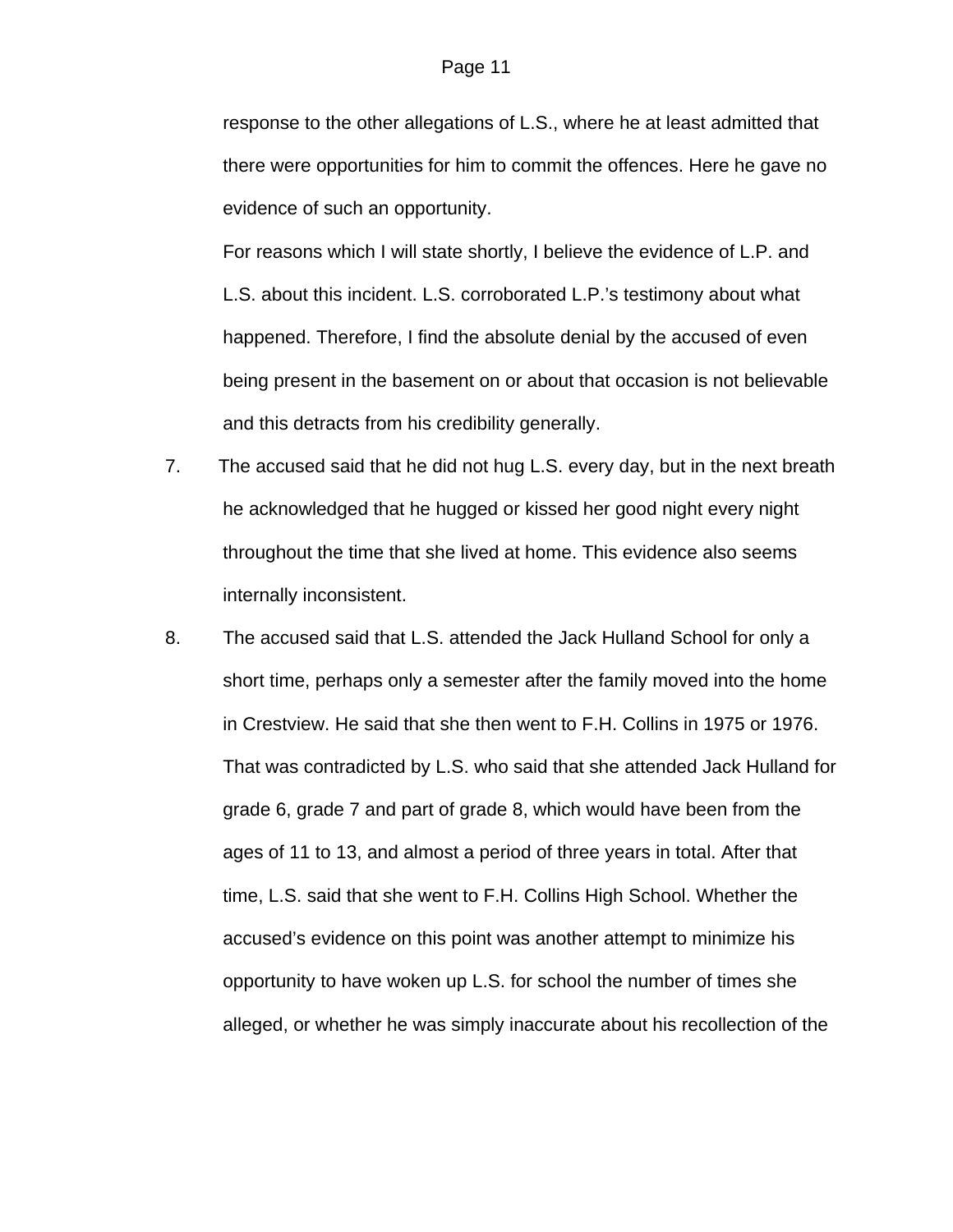dates and years, I cannot say. However, it causes me to question the overall accuracy of his testimony.

9. While there is clearly no onus on the accused to establish a motive for the allegations of the complainants, he nevertheless testified in crossexamination that his first response, when he learned of the allegations from the RCMP, was to believe this was a result of his divorce from C.A. in 1999 and that she was "out to get" him. He also said that he still believes this today. The only reason I raise this point at all is to highlight that it is inconsistent with C.A's evidence. She did not appear at all to have a bias against the accused. Indeed, her evidence of what she witnessed between the accused and L.S., though probative as far as it went, was remarkably limited. I will return to C.A.'s evidence shortly, but for now I only wish to emphasize that if she was truly out to get the accused, as he believes, then one would have expected her evidence to be more embellished than it was.

### **L.P.'S ALLEGATIONS**

[11] Having decided that I do not believe Mr. Arntzen and that his evidence does not leave me with a reasonable doubt, I must still decide whether, on the basis of the evidence I do accept, his guilt is proven beyond a reasonable doubt on the remaining counts. Here, I will deal first with the allegations of L.P. I agree with Crown counsel that she was largely unshaken on cross-examination. Defence counsel focused that cross-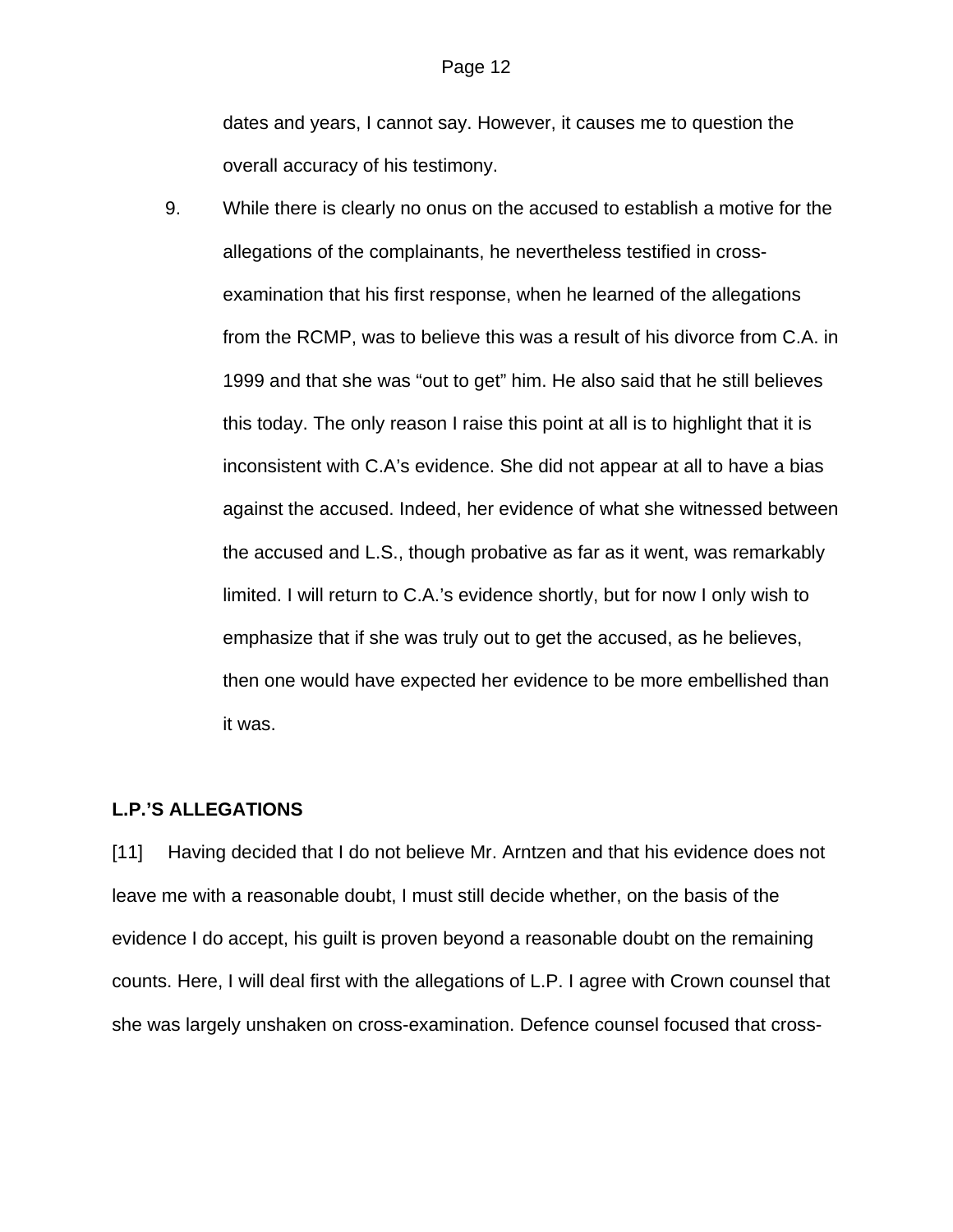#### Page 13

examination on the issue of her collusion with L.S. and L.P.'s evidence of her "body memory" about the incident.

[12] As for the suggestion of collusion, I note that defence counsel spent a good deal of time during the trial exploring this issue. Both complainants were rather extensively cross-examined about it, as were the victim services workers associated with each complainant. The defence concern was that the complainants and their victim services workers had met on three occasions in March and April 2003, purportedly to assist the complainants with their validation and healing. These meetings were all held prior to the complainants providing their statements to the RCMP setting out the current allegations. However, both of the complainants and their respective victim services workers repeatedly testified that the complainants had been specifically warned not to discuss the facts or circumstances of their complaints with each other, in order not to taint their testimony should the matter proceed to trial. As defence counsel made no arguments whatsoever about this point in his closing submissions, I assume he abandoned the possibility of collusion as a defence. In any event, while these arrangements in retrospect were perhaps unwise and unnecessarily risked adversely affecting the trial process, I am satisfied that there is no evidence of any discussion between the complainants about their respective allegations and that there was no collusion. [13] With respect to the body memory issue, L.P. acknowledged in cross-examination that she could clearly remember what happened between her and Mr. Arntzen because she had stored that information in her body memory. She said memory can be

stored the memory of the incident in her pancreas and groin area. Defence counsel

intellectual or based on smell, emotions, or the body. In this case, she said that she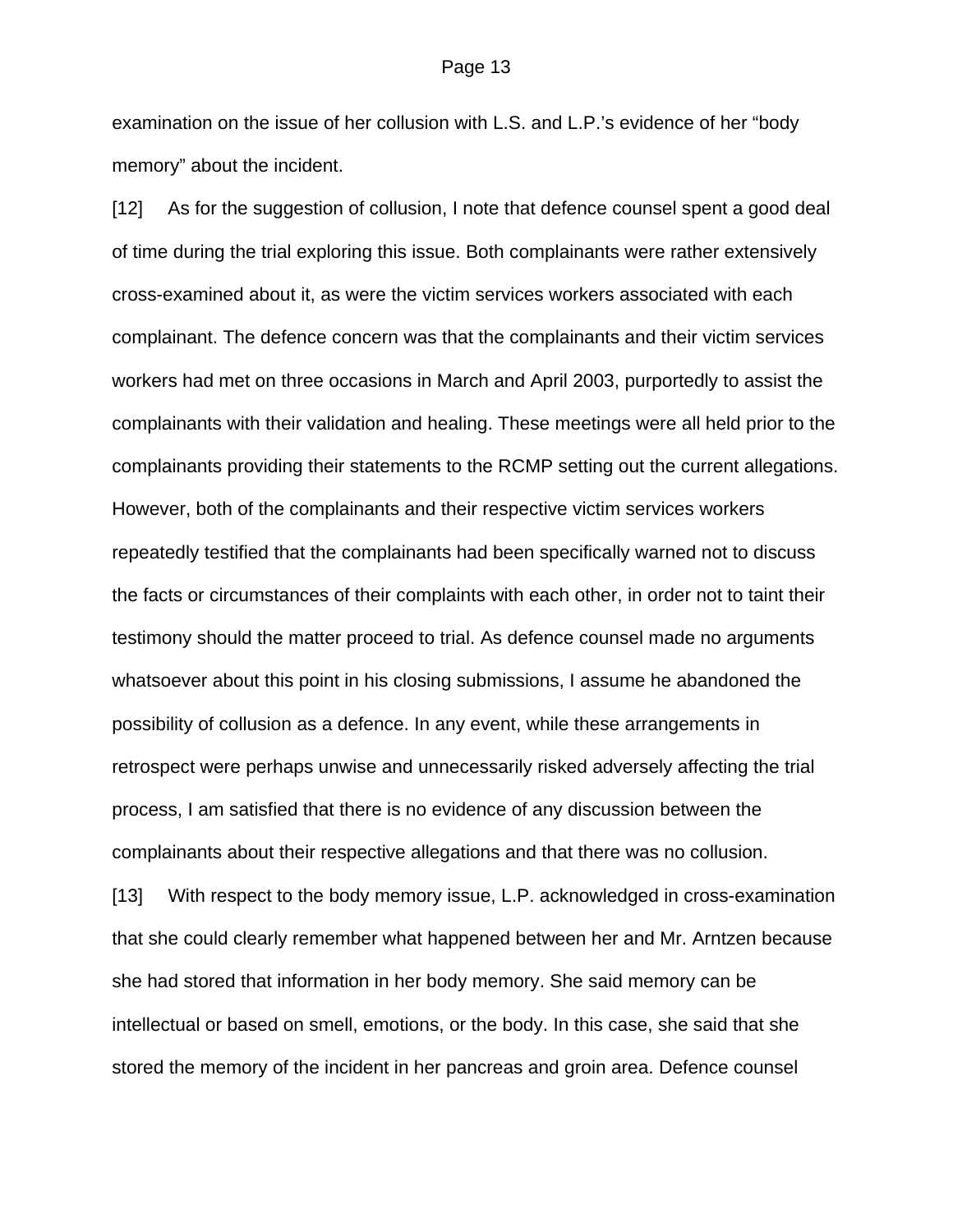seemed to suggest in his closing submissions that this evidence alone is reason for me to question her credibility and be left with a reasonable doubt. As I understood his argument, defence counsel said that all memory must come from the mind, that is the brain, and therefore it is non-sensical to speak about a "body memory" or storing and retrieving a particular incident from a body part or organ, such as the groin or pancreas. [14] No expert evidence was called on the point by either the Crown or the defence. I conclude that, as a matter of common sense, and to some extent through judicial notice, that memory is a complex phenomenon. It does not strike me as unusual that someone such as L.P., who was allegedly traumatized by an improper touching of her skin in the area below her belly button, would associate the incident with her groin or even her pancreas. It is not uncommon for people to use memory cues to store memories for later retrieval. Indeed, that is a standard technique used by persons teaching memory enhancement skills. Further, I did not infer from L.P.'s evidence that the memory comes from her body without involving her brain. It would seem obvious that all memory must necessarily come from the brain, being the organ which serves as the neurological headquarters for the body. However, that does not mean that one cannot associate memories with various body parts or have a sense of a memory as emanating from the body. I understand this to be relatively common place, for example, among dancers, martial artists and athletes, where the memory relates to body movement or positioning. In short I am not prepared to discount the credibility of L.P. solely because she made reference to her body memory.

[15] The balance of L.P.'s evidence was consistent and credible both internally and externally. She said that this occurred in the family's Crestview home and that she and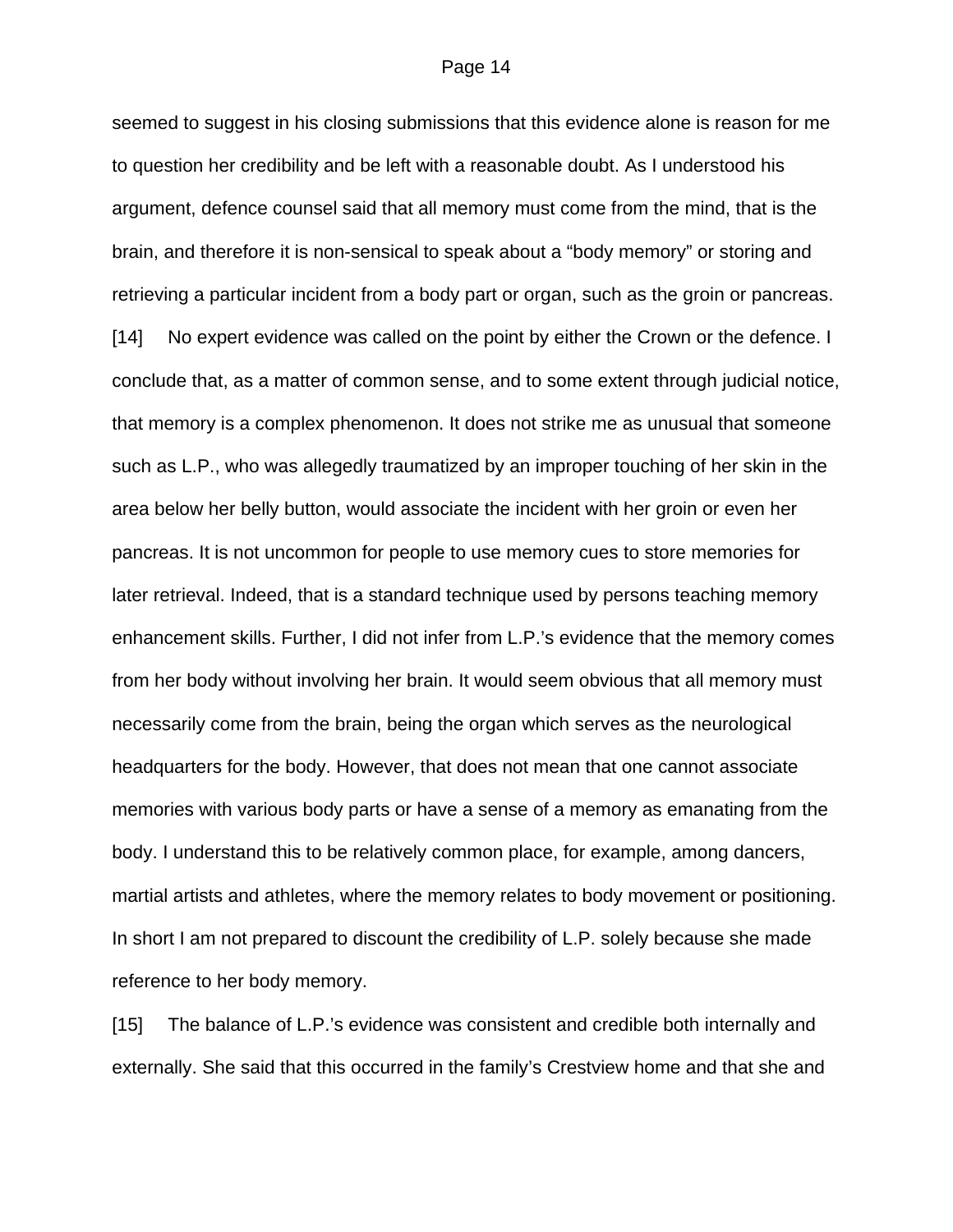L.S. were asleep in the basement in the area where H.J. normally slept. L.P. described brick walls and other details about the features of the basement. She described the area as being partitioned with blankets and that the basement walls were lined with blankets. There was only a single room partitioned in that fashion. She said that the incident happened just before or just after her 16<sup>th</sup> birthday, which would have been on July 23, 1975. That was consistent with the evidence of the accused that the basement in the Crestview home was not renovated until some time in the approximately early 1977. Her evidence that she slept over that particular night while babysitting is also consistent with the evidence of the accused, who agreed that she probably did so on occasion and would sleep with L.S. in the basement when that happened.

[16] L.P. said that she was awoken knowing something was not right. She felt something on her breasts and opened her eyes. She saw the accused's face and made particular note of his jeans and the fact that he had a wide belt buckle and wore a t-shirt. She tried to pretend that she was still asleep and rolled over or moved in some fashion. However, she noted that Mr. Arntzen moved his hands from her breasts down her belly to below her belly button where her panties started. His hands were under the blankets. She felt his hand on her skin in her belly button area because her t-shirt did not go all the way down to her panties. She said that L.S. was on the bed beside her on her right hand side. She said that she heard L.S. say "What are you doing? Get out of here or I'll wake her up. Fuck off". In response, she heard the accused say "It's okay, it's okay". L.P. then heard L.S. say again to the accused "What are you doing? Leave her alone. Fuck off". The accused said for a second time "It's okay, it's okay," but eventually he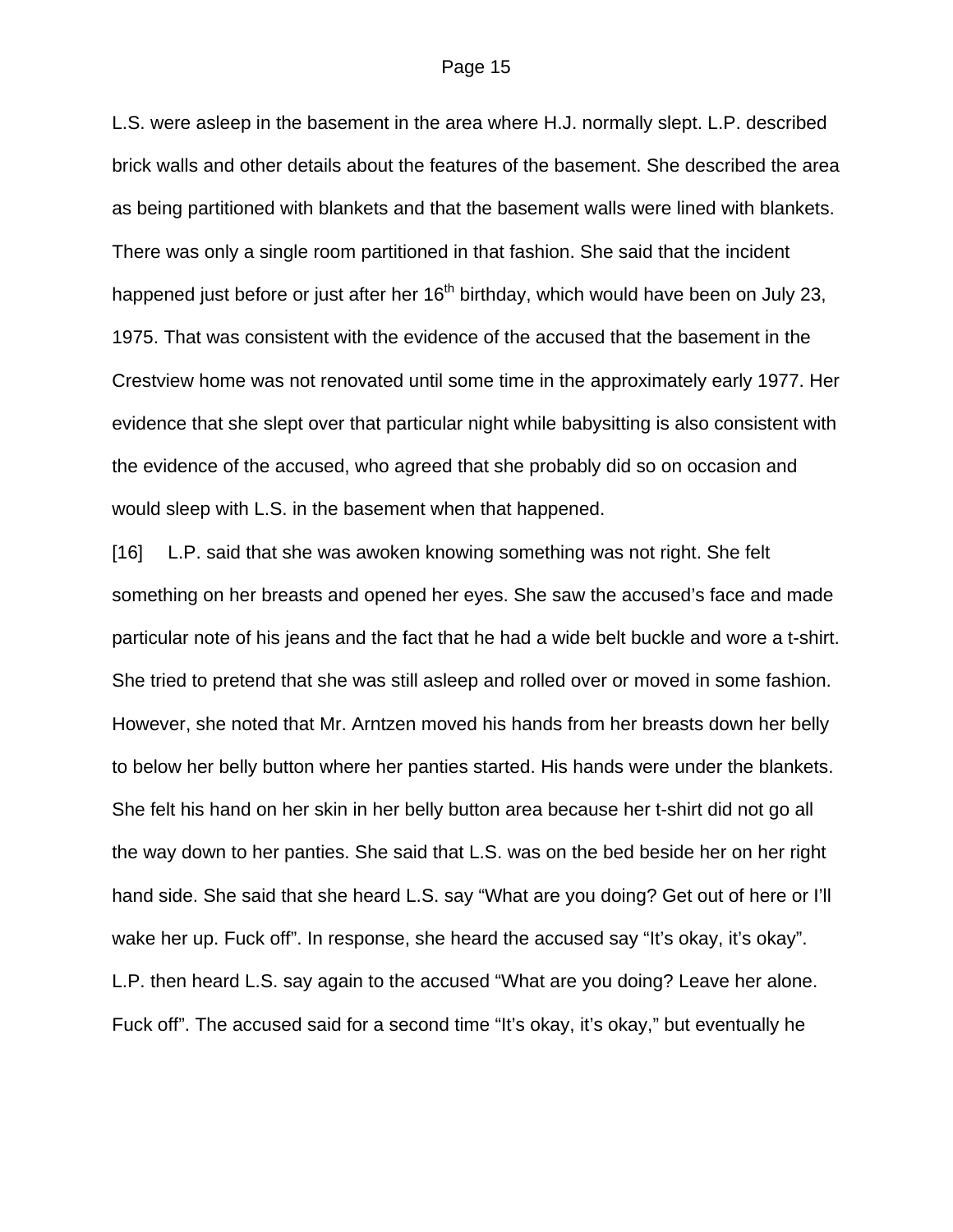left. L.P. said that L.S. asked if she was okay. The two of them cried briefly, but did not subsequently discuss the incident.

[17] That evidence was corroborated by L.S. in several important respects. Although L.S. acknowledged in cross-examination that she did not know exactly what happened or what the accused was doing to L.P., she did remember waking up and noticing the accused in the room and "he was after L.P.". L.S. said that she was half asleep, but she thought the accused was trying to grab L.P. under the covers. She did not discuss the incident with L.P. at any time subsequently. Thus, L.S.'s evidence places the accused in the make-shift bedroom where the two girls were sleeping at the time. That directly contradicts the accused's evidence in which he simply denied that it happened at all, meaning he was not even present in the room. He did not say that he was checking the girls or had any other innocent reason to be present.

[18] In summary, L.S. corroborates the following particulars of L.P.'s evidence:

- that L.P. was staying overnight on the occasion;
- that the two girls were in the basement;
- that the accused was in the room;
- that L.S. was awoken by what the accused was doing to L.P.;
- that L.S. was approximately 11 to 13 years old at the time, which would have meant that the incident occurred between 1974 and 1976, and is consistent with L.P.'s evidence that it happened just before or after her  $16<sup>th</sup>$  birthday, on July 23, 1975;
- that L.S. told the accused to "get the fuck out" of the room, which is consistent with what L.P. heard L.S. say;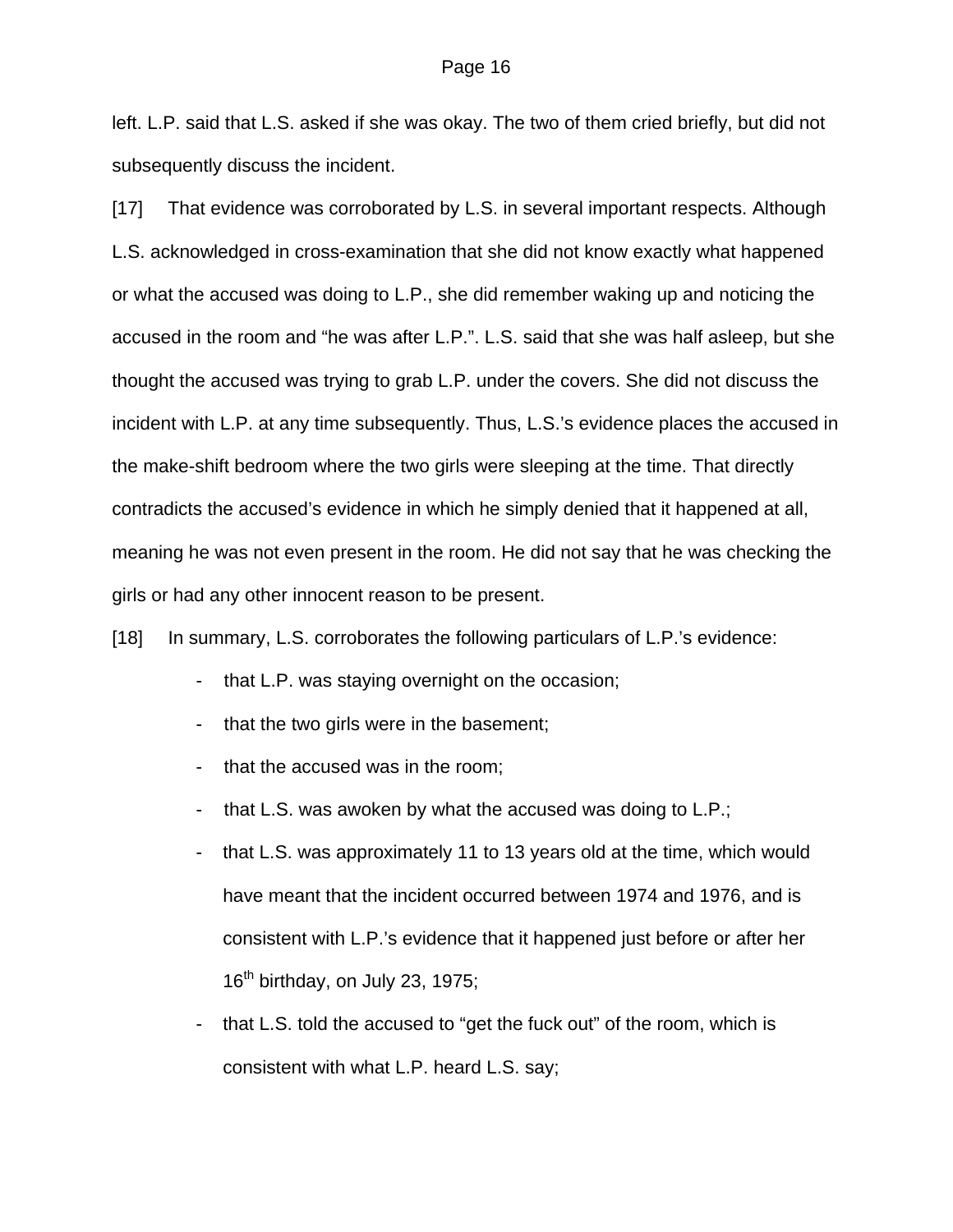- that L.S. turned on the light, which is consistent with L.P.'s evidence that she could see the accused's face and what he was wearing.

[19] Further, L.P. has no reason to be biased against the accused. She divorced H.J. in approximately 1992 and her remaining connection with the Arntzen family has been limited since then. According to C.A., there has been "sporadic contact" by L.P. since she and H.J. separated. For example, C.A. said they might have had contact in relation to L.P.'s children, who are also C.A.'s grandchildren. In addition, as I understood the evidence of the accused, he too admitted that there has been no relationship between he and L.P. since her divorce from H.J. Therefore, she has no interest in making a false accusation against the accused.

[20] Accordingly, I find the accused guilty on count #5.

### **THE CRESTVIEW INCIDENTS**

[21] Next I will deal with the allegations of indecent assaults occurring in the Crestview home while L.S. was between 11 and 16 years old. Here she said the accused did a lot of "daily stuff". He would wake her up by lying on top of her in her bedroom in the basement. He would be tickling her saying that it was time to get up, he would often pin her to the bed grinding himself against her with his groin, while wearing his housecoat or underwear. These incidents would start while L.S. was asleep. She would be in her pyjamas at the time. She would try to get out from under the accused and would tell him to get lost and leave her alone. She said this happened a number of times "too often to count", both in the Crestview home and in other homes the family lived in.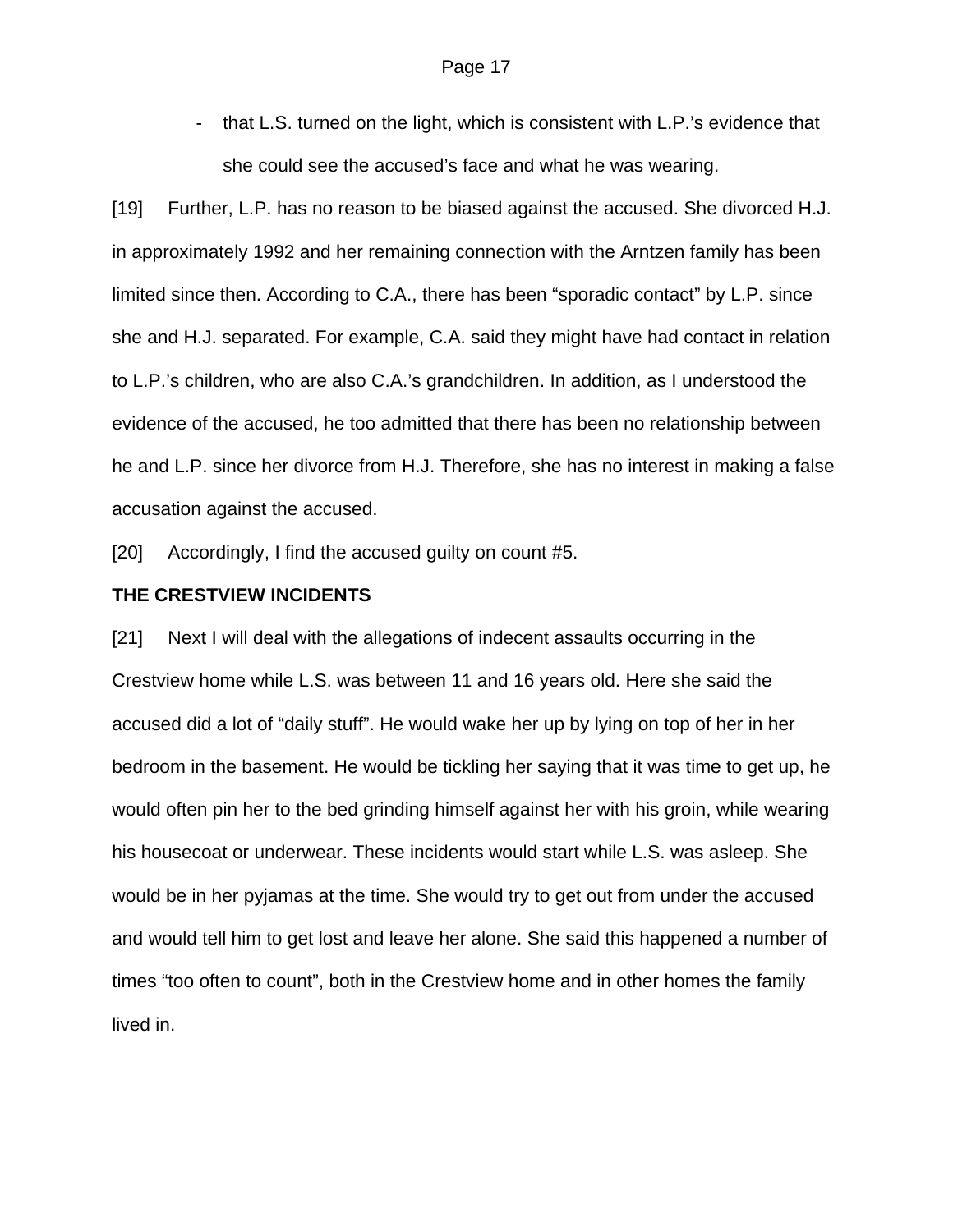[22] She also said that C.A. would insist that she kissed the accused goodnight and when she did so, he would sometimes stick his tongue in her mouth. She said that he sometimes did this in front of her mom and other people, but that it would not be prolonged kisses in front of her mother.

[23] She also said that the accused would have her sit on his lap and rub his groin against her. This also happened in front of her mother and other people.

[24] Finally, L.S. testified that the accused was constantly commenting on her physical development and her appearance and that he "sexualized" everything in some way.

[25] She said that she did say "stop it" to the accused in those circumstances, but that her mother and other people did not say anything when she did so. While she did not specifically complain to her mother about the manner in which the accused was waking her up in the mornings, she said that she did ask her mother to keep him away from her. She said that she felt like she was woken that way almost every morning. It would happen both during the school year and during the summer vacation.

[26] L.S. said that she did not tell her mother about these incidents until much later on when she was in her 20's. However, she did give evidence of having told others about the accused's improper behaviour on earlier occasions. One of the first apparently being in 1981, to her aunt J.M.

[27] L.S. explained that she did not report these incidents to the authorities because at the time she really did not know what she could do. She said that this type of thing was not really talked about then, as it is now, and she didn't think anybody would believe her. She acknowledged that she was fairly ignorant about what she could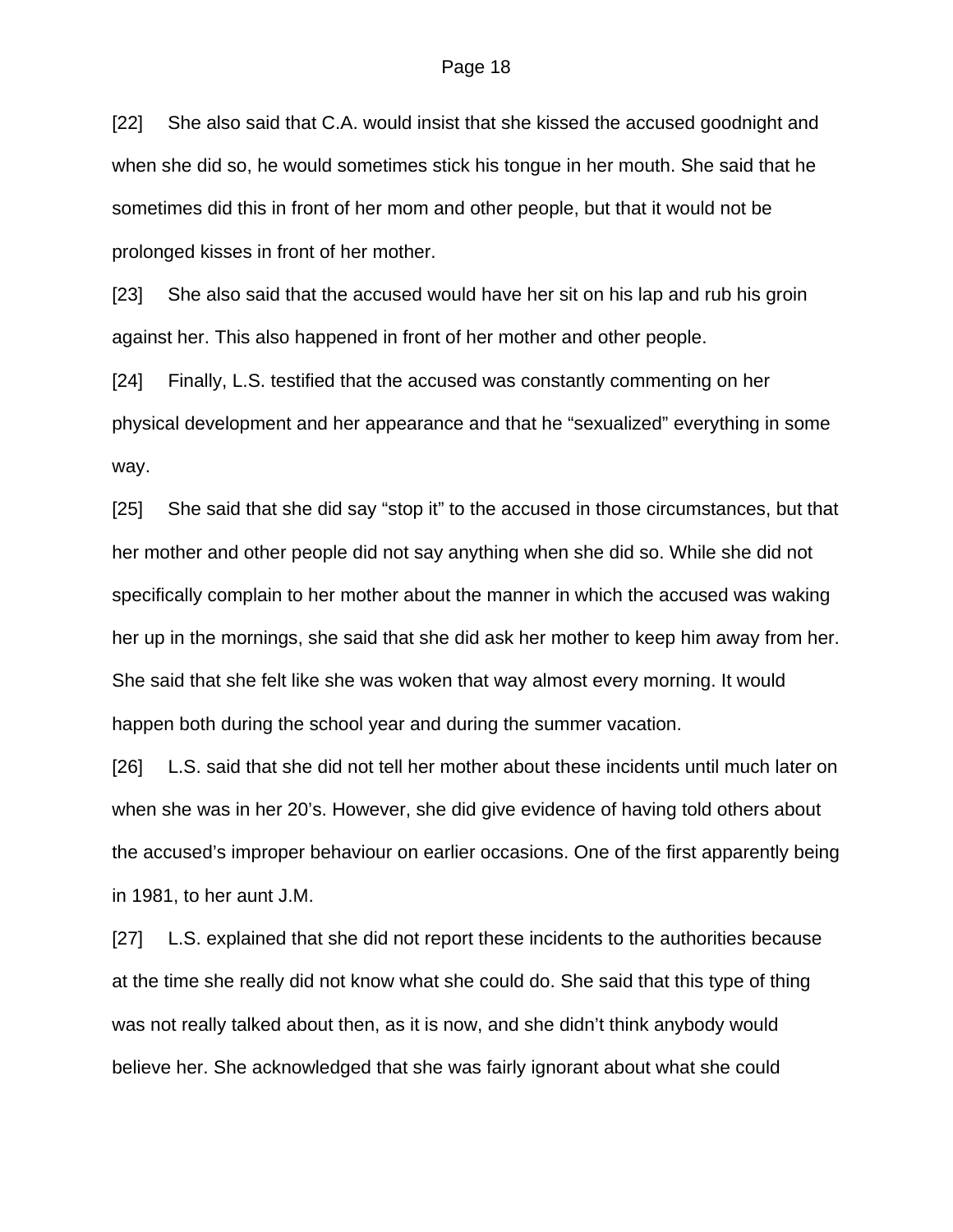actually do about it and really didn't think that going to the police was an option. Indeed, it appears that she was ultimately prompted to go to the police in 2003 because she became uncomfortable with the fact that the accused had recently begun working in the same building as L.S.

[28] I do not find that L.S. was seriously challenged on the cross-examination about these allegations. Defence counsel argued that I should have a reasonable doubt about the Crestview incidents because of:

- 1. Mr. Arntzen's evidence about his work hours at that time.
- 2. The absence of evidence from C.A. about any improper acts by Mr. Arntzen at that time.
- 3. Mr. Arntzen's explanation for his answers to the police that he woke up L.S. many, many times.

[29] I have already commented upon Mr. Arntzen's evidence regarding his work hours and I find that he gave that evidence in a fashion which was designed to create the impression that he had virtually no opportunity to wake up L.S., as she alleged. This is contrary to the fact that he did not start the Airport contract for about 2 months after moving into the Crestview home. It is also contrary to the fact that he was injured and at home for a period of time while the family lived in Crestview. It is inconsistent with the evidence of C.A. that the accused worked approximately 9 to 5 during the winter months. It is inconsistent with M.J.'s evidence that they only occasionally started work at the Airport at 6:30 a.m. It is inconsistent with the fact that the accused had one and sometimes two employees who could go in early for him if need be. It is also inconsistent with the evidence that Mr. Arntzen gave to the police that he woke up L.S.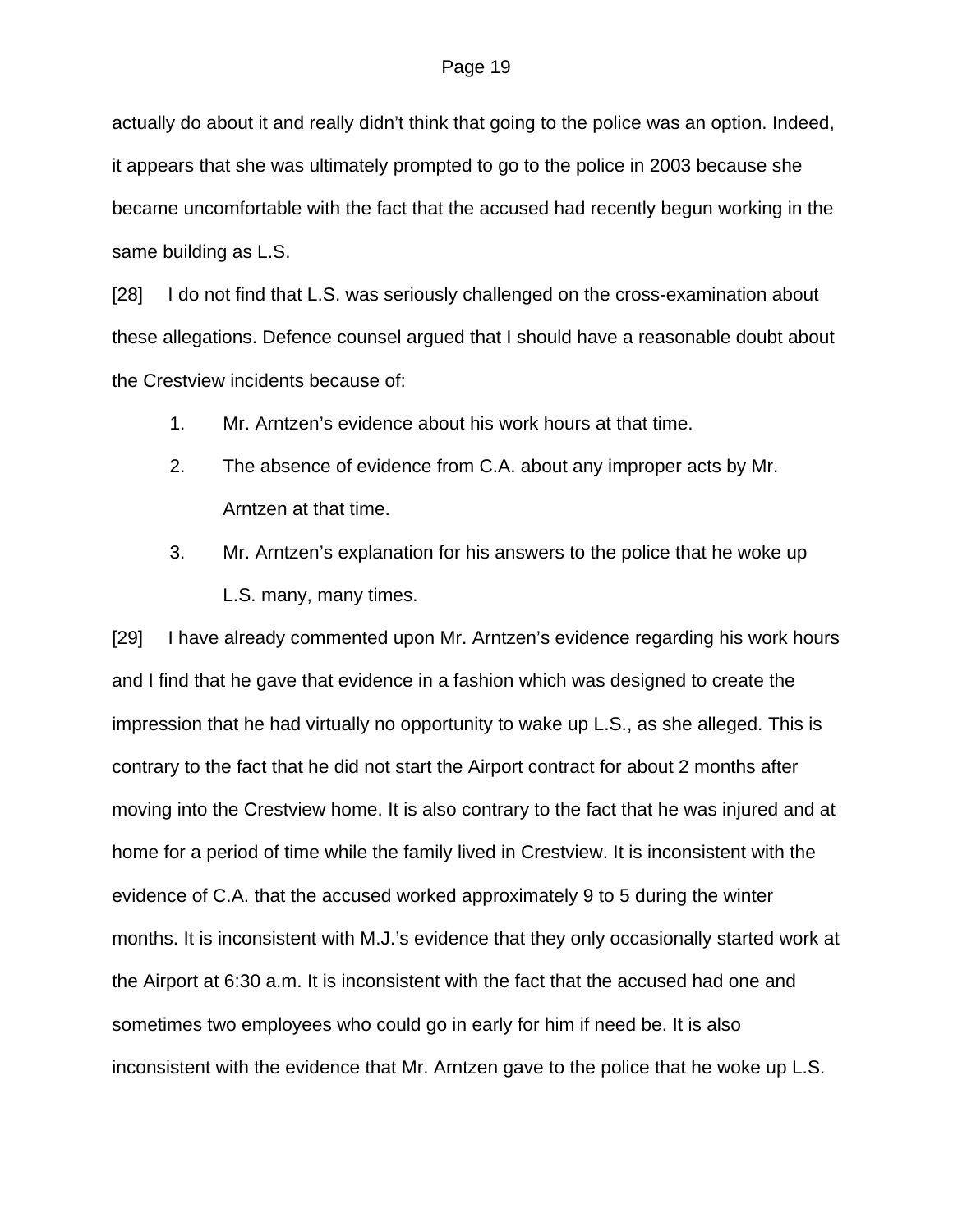"lots of times" and indeed "many, many times" over the years, which would of course include the period while the family lived in Crestview.

[30] As for the absence of evidence from C.A. about the french kissing and the lap grinding, this is not something that would necessarily be noticed by C.A. or anyone else, unless they were particularly looking for it. I agree with Crown counsel that if the accused quickly slipped his tongue in L.S.'s mouth while she was kissing him goodnight, he could do so in seconds or less, which would be difficult to detect, especially at any distance. Further, the apparently innocent act of having a child or even a teenager sitting on one's lap would not seem obviously unusual. It would be logical that L.S. would be the one who would feel the grinding or pelvic thrusting motion of the accused, without that pressure or motion being necessarily obvious to anyone else in the room. What is noteworthy is that L.S. said quite clearly that she did tell the accused to "stop it" in those circumstances, including times when her mother was present. And, that evidence was corroborated by C.A. She did witness L.S. often saying to the accused "don't' do that" or "get away from me". She further corroborated L.S. by saying that she observed him touching her behind a couple of times when she was going up the stairs from the basement and she also remembered the accused making lewd remarks about her clothing. Therefore, rather than finding that the absence of additional evidence from C.A. creates a reasonable doubt, I find that her evidence supports that of L.S.

[31] I have already commented on my finding that the statement that Mr. Arntzen gave to the police was inconsistent with his evidence in this trial about the frequency with which he awoke L.S. in the mornings for school and otherwise, while she lived in the home. Therefore, I do not find that his Counsel's explanation, that he had just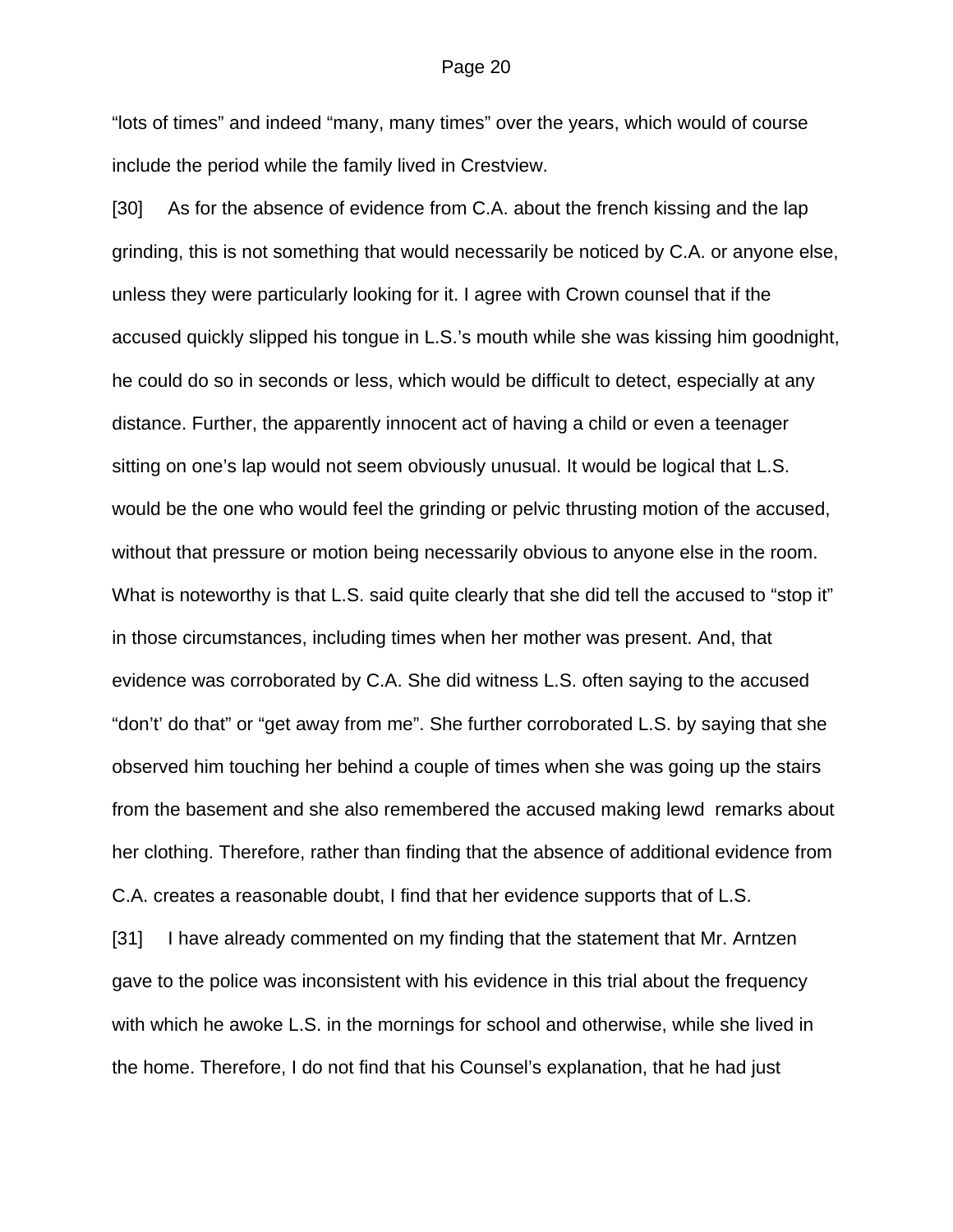learned of the allegations before giving the statement and has since been able to recall the facts more accurately, leaves me with a reasonable doubt.

## **THE 11TH AVENUE INCIDENTS**

[32] The next count deals with the allegations of indecent assaults upon L.S. while the family briefly rented a residence on  $11<sup>th</sup>$  Avenue. According to the unchallenged evidence of C.A., this was approximately from May or June until November 1980. L.S. said that during that time, the accused continued to french kiss her and have her sit on his lap while he rubbed himself against her. In that respect, there was no significant change from the allegations of L.S. during the time that the family lived in Crestview, other than the fact that L.S. was 16 or 17 years old when the family lived on 11<sup>th</sup> Avenue.

[33] The most significant incident during this period was alleged to have occurred during the summer. L.S. said she was sun tanning on an area of the roof of the residence, which was commonly used by the family for that purpose. She was wearing shorts and a tank top. No one else was home. She said the accused came up onto the roof and put his hands on her "butt". She said the accused told her how beautiful she was and she got up quickly and said she had to go. She went into her bedroom to change. She said that she had put a t-shirt over her halter top and had her pants about ½ way up when the accused entered her bedroom. She said the accused positioned himself so that she was against the wall. He told her that she was beautiful and that she should listen because his bedroom was above hers and when he was having sex with C.A., he was pretending that it was L.S. She said that he pinned her against the wall rubbing his groin into her while she squirmed to get away. She said that she managed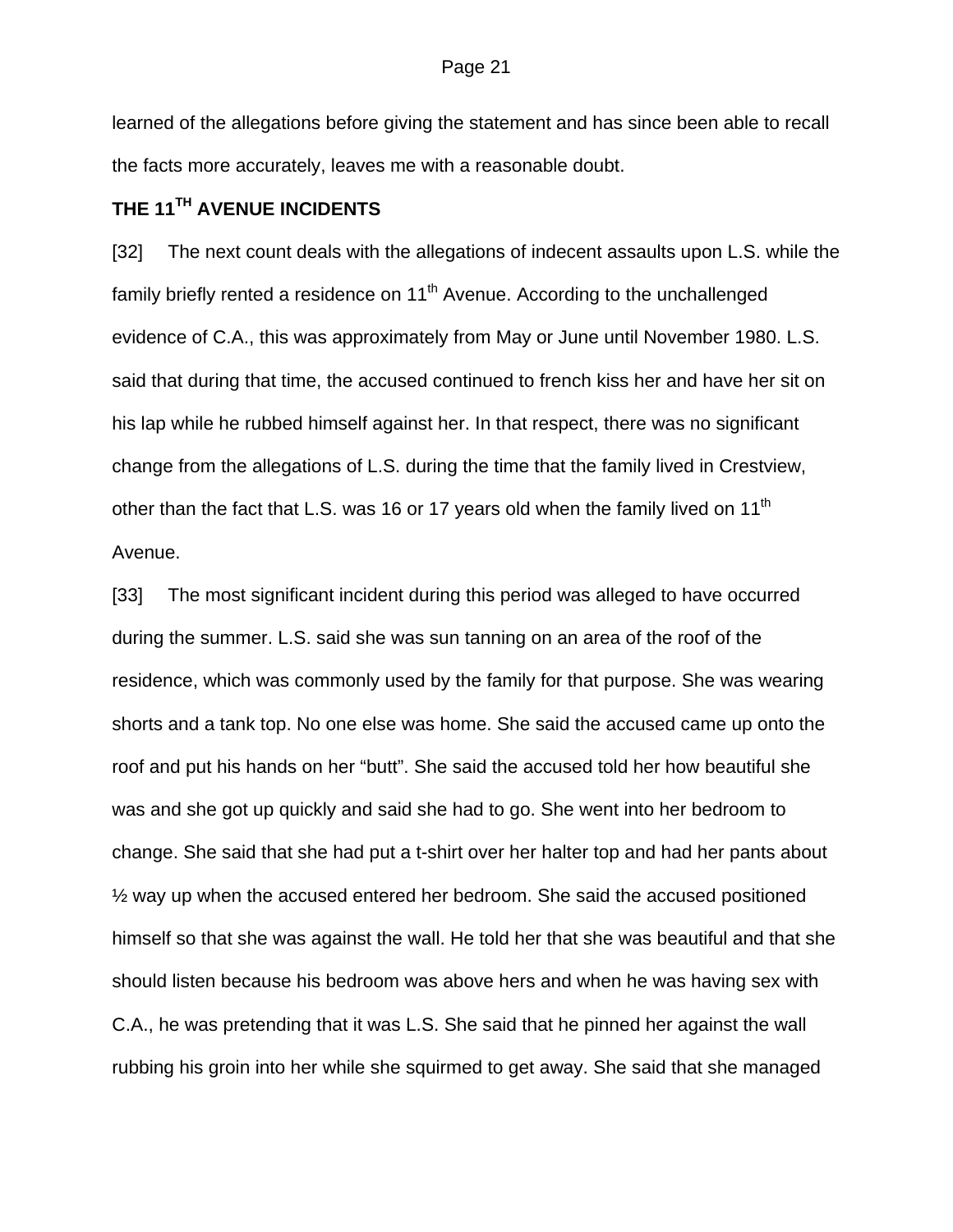to duck out under his arm and ran out of the house and down the street. She said that the accused came after her with his car and was able to catch up to her. She said that he twisted her arm behind her back and shoved her into the car and held her while the two of them drove towards downtown Whitehorse. She said that the accused told her to shut up and that she better not say anything to anyone about what had just happened. [34] Here, defence counsel once more stressed the fact that there was an absence of evidence from C.A. about what the accused was allegedly doing to L.S. However, I also find on this count that although C.A.'s evidence was limited, it nevertheless did corroborate L.S. in several important respects – L.S. often telling the accused to stop and get away from her, as well as the accused touching her behind and making lewd remarks about her clothing.

[35] Defence counsel also made particular note of L.P.'s evidence that there was a family meeting arising from her allegations. According to L.P., she told her then boyfriend, H.J., about the accused's improper touching of her in the basement of the Crestview home. She understood that H.J. then confronted the accused with that information and that led to a family meeting where L.P. was present. That apparently occurred at the Crestview home and therefore would have been between 1975 and 1979. L.P. said that the accused denied all of the allegations at that meeting. L.P. also said that C.A. asked L.P. what was she was trying to prove and why would L.P. lie about such a thing. C.A. allegedly said that L.P. was trying to take C.A.'s husband away from her and break up the family. Eventually, C.A. told L.P. that she was not welcome in their home again. However, after some period of time, L.P. did start coming back into the home and she continued her relationship with H.J. Defence counsel correctly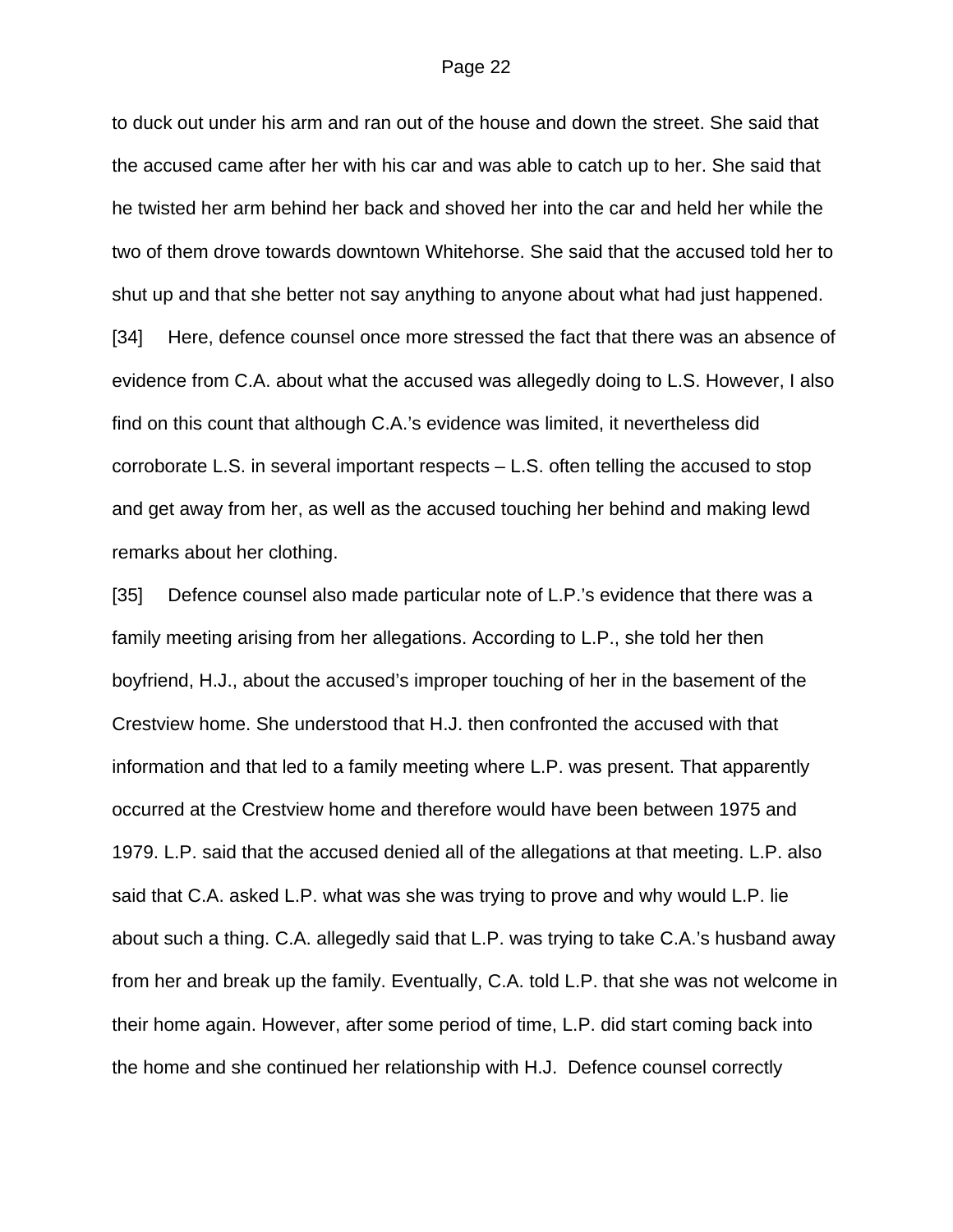#### Page 23

pointed out that C.A. was not asked about this family meeting in her direct examination.

Therefore, assuming L.P.'s evidence about the meeting is correct, defence counsel surmised one of three explanations:

- 1. C.A. ignored the accused's behaviour or did not notice it;
- 2. C.A. knew about the accused's behaviour, but chose to remain silent about it; or
- 3. C.A. had no concerns about the accused's behaviour, because there was nothing to be concerned about.

[36] However, it is important to remember that this meeting took place in relation to the allegations of L.P., and not those of L.S. Further, it is also apparent from L.P.'s description of the meeting that C.A., at that time, was not prepared to accept that her husband was capable of any wrong doing in that regard. Logically then, she would presumably have had the same attitude with respect to L.S. and would have had no particular reason to believe that Mr. Arntzen was doing anything improper towards L.S. This helps me understand why C.A.'s evidence was as limited as it was and I am not left with a reasonable doubt about the truth of L.S.' allegations as a result of that evidence.

#### **THE CONTINUING CONTACT BETWEEN L.S. AND THE ACCUSED**

[37] L.S. spoke of her relationship with the accused. She said it was always difficult and that she was afraid from the time she was little. She said that the accused was angry and she was afraid of him. She also said there was a lot of violence and anger in the home and that the accused drank a lot. She testified that he was violent and angry towards her, her mother and her brother. She described the accused twisting arms and fighting with her brother and giving her mom a black eye more than once. She said the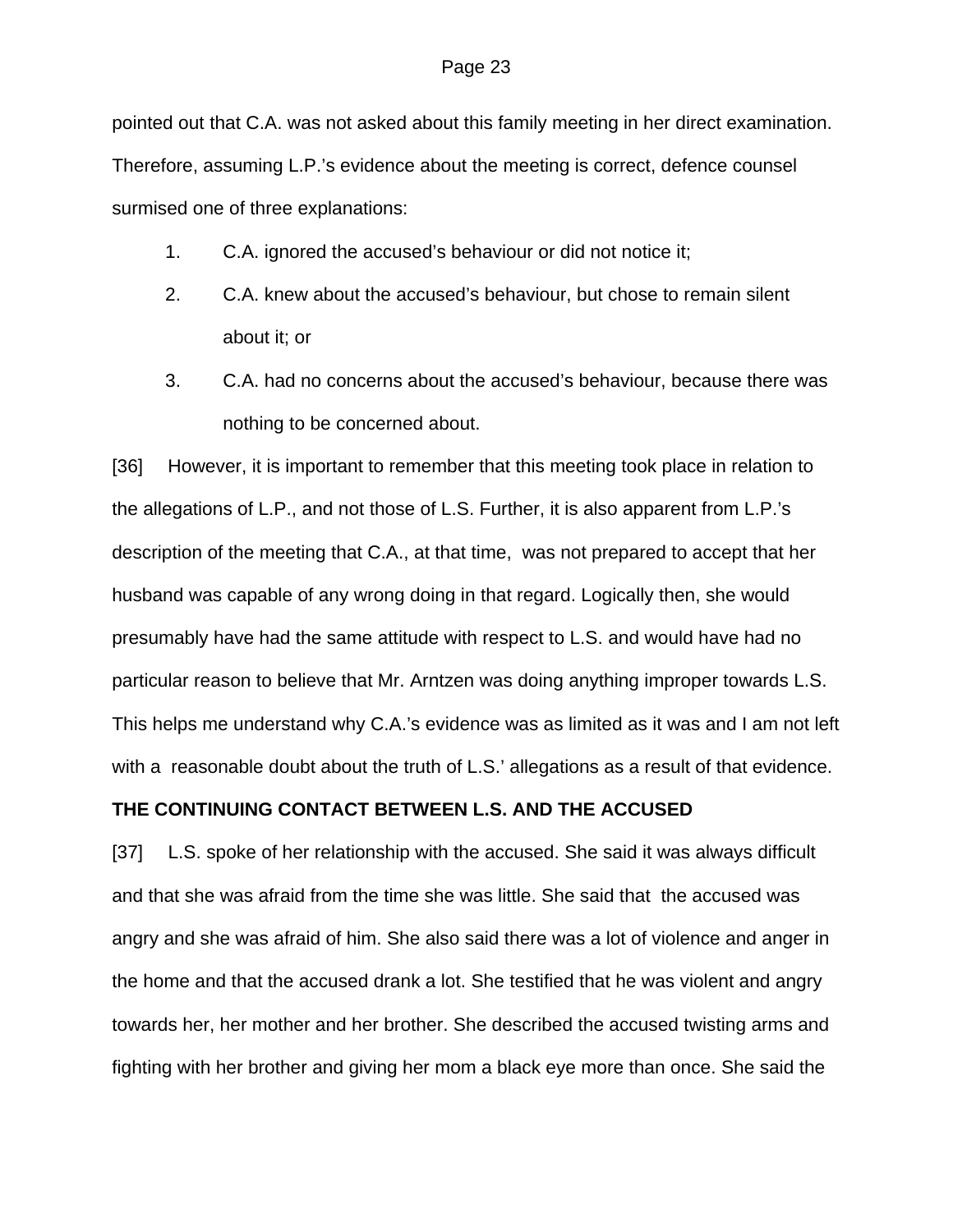accused would shake her and leave handprints or bruises on her arm. She said it was not long after the incident on the roof at the  $11<sup>th</sup>$  Avenue residence that she moved out of the family home for good at about the age of 17. She acknowledged that she was fearful of the accused and wanted out of the house.

[38] After L.P. disclosed her incident to H.J., she said that he felt like he wanted to kill the accused. That evidence was corroborated by the accused who testified that he had a physical fight with H.J. once while the family lived in Crestview. He recalled that H.J. was very angry because he had been told by L.P. that the accused had made some sexual comment to L.P. and H.J. was confronting the accused about that. That is also consistent with the evidence of H.J. that he had a physical fight with the accused around the time when the family lived at Crestview. The accused himself also admitted to periodic violence between he and C.A. That evidence in turn cumulatively supports the evidence of L.S. that she recalled the violence and is consistent with her fear of the accused.

[39] The accused acknowledged that, while L.S. was a teen-ager, they had a "turbulent" relationship, but it then turned into one which was "pretty good". He spoke favourably about his relationship with L.S. after she moved out of the home. In particular, he said that the relationship was "way better" when L.S. was in her early 20's and that the relationship continued in that fashion until the accused's divorce from C.A. [40] That is contradicted by the evidence of the accused's daughter, J.A., who was also not challenged on cross examination. She said that after L.S. moved out of the home, her relationship with the accused was not close and "if anything, it seemed strained". C.A. also contradicted the accused's evidence in this regard. She said that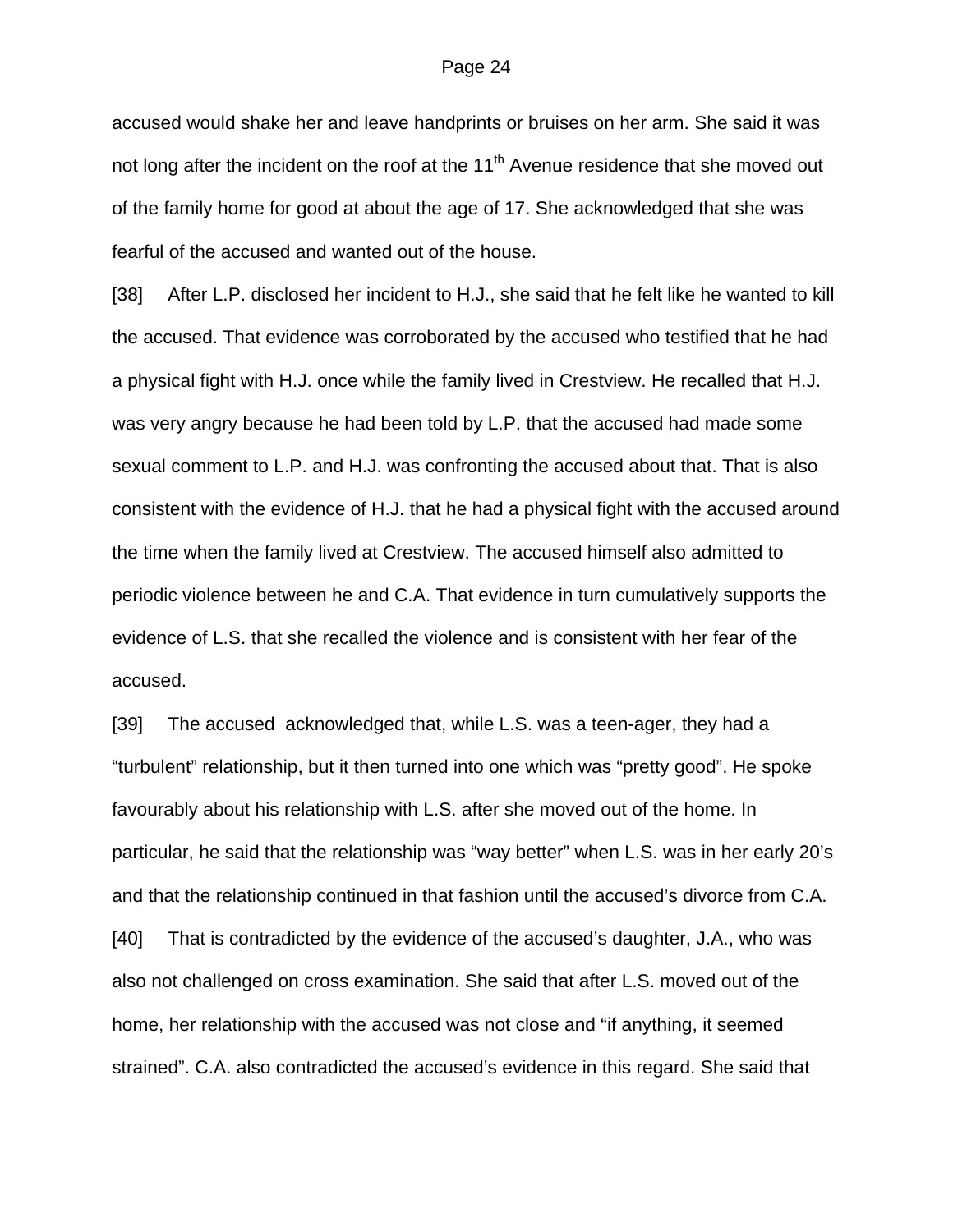#### Page 25

after L.S. left home she did not really have a relationship with the accused and that to the best of her knowledge the accused continued to be "insensitive" towards L.S.

[41] With respect to both the Crestview and the  $11<sup>th</sup>$  Avenue allegations, defence counsel said that they are "at odds" with the accused's evidence of his continuing relationship with L.S. after she left home while she was well into her 20's.

[42] The accused said that he lived with L.S. alone in her apartment in Vancouver for a brief period of at least a week, while she was making the transition from that apartment to another, where she planned to live with her boyfriend. However, that evidence was contradicted by L.S. who said that she never lived alone with the accused in the Vancouver apartment and either her former roommate or her boyfriend were present at that time. She did, however, allow that it was possible she was in the apartment alone with the accused from time to time.

[43] The accused also said that there were a number of occasions in which he had social contact with L.S. in Vancouver and even gave her rides to work. L.S. was not cross-examined about the issue of the rides to work, but did acknowledge that on occasion she had dinner with the accused alone. When asked why she maintained contact with him, if she was still fearful of him and nervous, she said "He was still my father. He was married to my mother and was the father to my sisters".

[44] The accused said that L.S. stayed with him in his room at the Tuktoyaktuk base during the time when both he and L.S. were employed by Beaudrill in the 1980's. He said that this happened on at least two occasions. That was contradicted by L.S., who said that she had no memory of staying overnight in Tuktoyaktuk. Although she allowed on cross-examination that it was possible she had done so, she said that it would be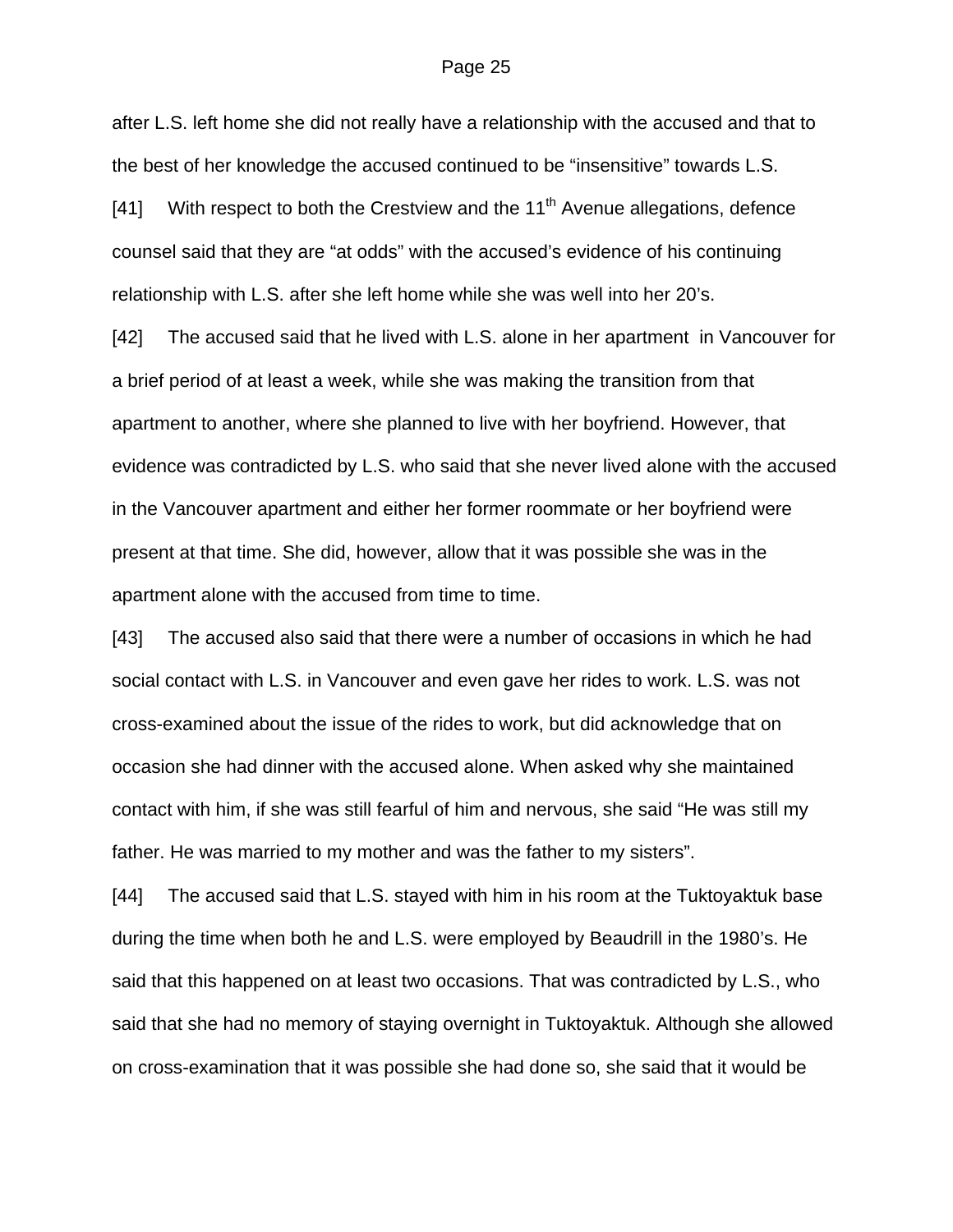highly unlikely because there were more than enough rooms at the base and that she would easily have been able to obtain a room for herself.

[45] Even if I were to accept the accused's evidence of his continuing contact with L.S., that would not necessarily be inconsistent with her allegations. One must be very careful to avoid making stereotypical assumptions about the behaviour of children who are sexually abused by members of their family. For example, the Supreme Court of Canada has cautioned against drawing automatic adverse inferences from delayed disclosure of such complaints. Major J. in *R.* v. *D.D.* 2000 S.C.C. 43 said at paragraph 63:

> i. "the significance of the complainant's failure to make a timely complaint must not be the subject of any presumptive adverse inference based upon **now rejected stereotypical assumptions of how persons (particularly children) react to acts of sexual abuse …**" (Emphasis added)

[46] Further, La Forest J. in *M.(K.)* v. *M.(H.)* [K.M. v. H.M.] [1992] 3 S.C.R. 6, at paragraph 31, spoke of the "accommodation syndrome" or "post-incest syndrome" suffered by adult survivors of incest, which can often result in the victim having "misplaced feelings of loyalty towards an incestuous parent".

[47] Finally, the Alberta Court of Appeal in *J.N.* v. *K.J.K.* 2004 A.B.C.A. 394, spoke of the discoverability rule in the context of a civil action arising from an historical sexual assault. At paragraph 11, the court cited *M. (K.).* v. *M.(H.)* and said "Appreciation of the nature of the wrong done to [the claimant] requires an understanding of the [accused's] blameworthiness for the act or acts in question …".

[48] In any event, I understood defence counsel to concede that it might be stereotypical to expect that some form of a relationship between the accused and L.S.